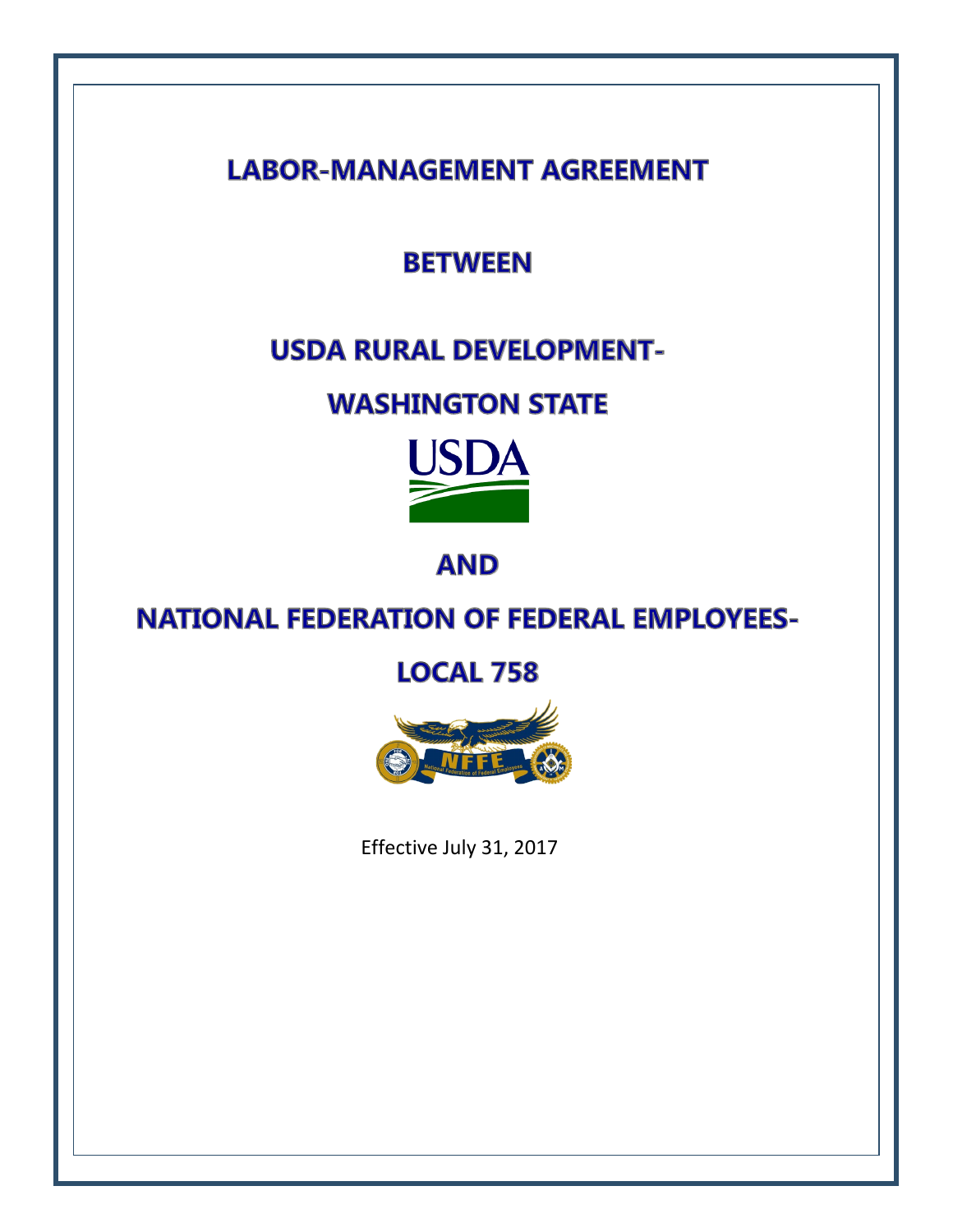#### **TABLE OF CONTENTS**

| Preamble   |                          |                                                                                                                                                                                                          |   | Page 1        |
|------------|--------------------------|----------------------------------------------------------------------------------------------------------------------------------------------------------------------------------------------------------|---|---------------|
| Article 01 | $\blacksquare$           | <b>General Provisions</b>                                                                                                                                                                                | - | Pages $1 - 4$ |
|            |                          | 1.1. - Authority<br>1.2. - Recognition<br>1.3. - Bargaining Unit<br>1.4. - Federal Service Labor Relations Authority<br>1.5. - Distribution<br>1.6. - Equal Employment Opportunity<br>1.7. - Definitions |   |               |
| Article 02 |                          | Labor/Management Council                                                                                                                                                                                 |   | Pages $4 - 6$ |
|            |                          | 2.1 - Purpose<br>2.2 - Vision<br>2.3 - Mission<br>2.4 - Functions<br>2.5 - Membership<br>2.6 - Administration<br>2.7 - Limitations                                                                       |   |               |
| Article 03 |                          | Rights of Employer, Union, and Employees                                                                                                                                                                 |   | Pages $6 - 8$ |
|            |                          | 3.1 - Agreement<br>3.2 - Union Rights and Representation<br>3.3 - Employee Rights<br>3.4 - Management Rights                                                                                             |   |               |
| Article 04 | $\overline{\phantom{a}}$ | Negotiations                                                                                                                                                                                             |   | Pages 9 - 11  |
|            |                          | 4.1 - Method<br>$4.2 - Scope$<br>4.3 - Ground Rules<br>4.4 - Alternative Dispute Resolution<br>4.5 - Mediation Procedures<br>4.6 - Procedures<br>4.7 – Negotiability Procedures                          |   |               |
| Article 05 | $\blacksquare$           | Dues Withholding                                                                                                                                                                                         |   | Page 11       |
|            |                          | 5.1 - General<br>5.2 - Dues Revocation                                                                                                                                                                   |   |               |
| Article 06 | $\blacksquare$           | Duration of Agreement                                                                                                                                                                                    | - | Page 11       |
|            |                          | 6.1 - General<br>6.2 - Amendments<br>6.3 - Expiration                                                                                                                                                    |   |               |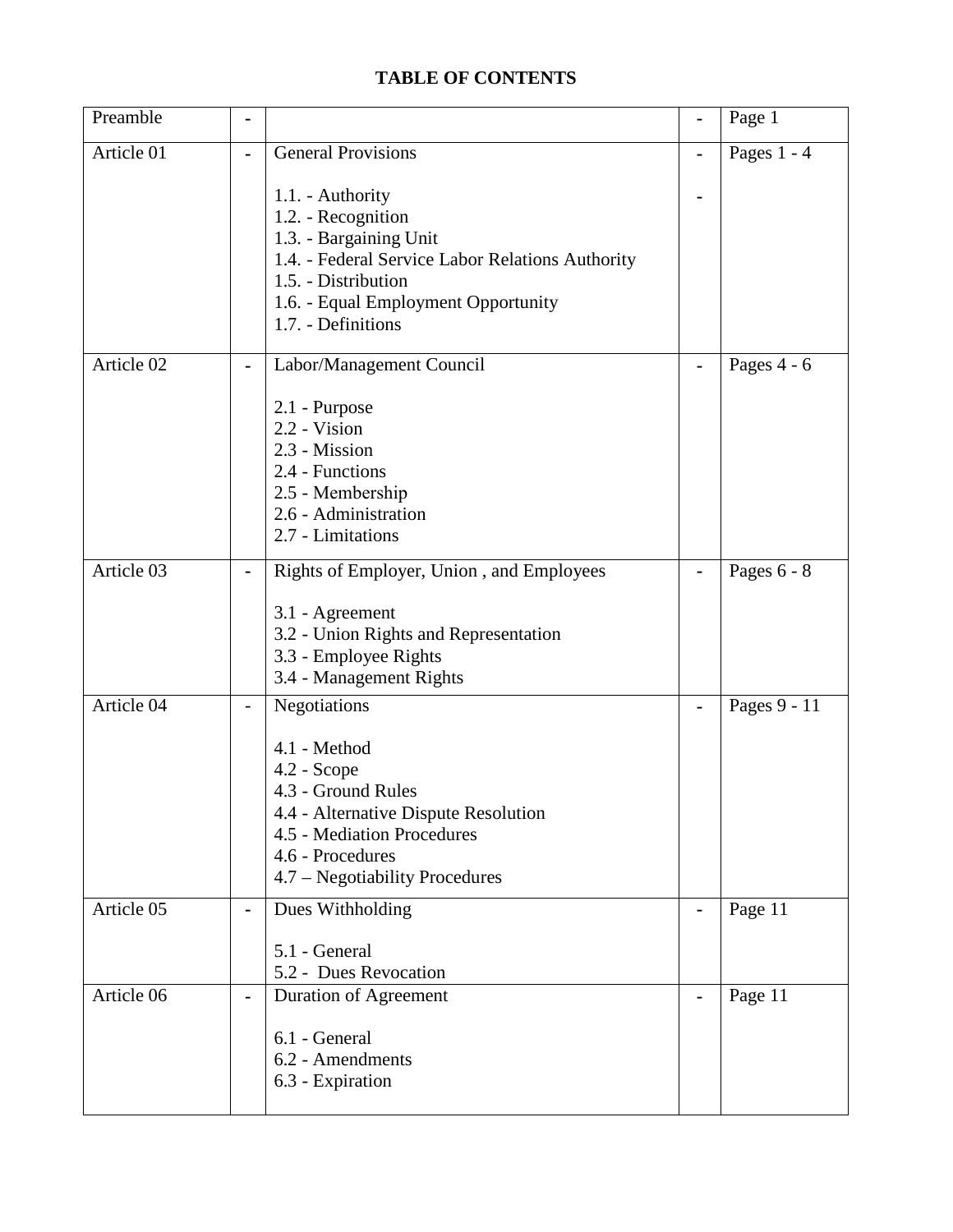| Article 07 |                | Union Representation and Official Time                                                                                                       |                | Pages 12      |
|------------|----------------|----------------------------------------------------------------------------------------------------------------------------------------------|----------------|---------------|
|            |                | 7.1 - General<br>7.2 - Recognition of Designees<br>7.3 - Official Time<br>7.4 - Internal Union Business                                      |                |               |
| Article 08 |                | Use of Official Facilities and Services                                                                                                      |                | Page 12-13    |
|            |                | 8.1 - Bulletin Board<br>8.2 - Facilities<br>8.3 - Union Travel<br>8.4 - Labor/Management Relations Training                                  |                |               |
| Article 09 | Ξ.             | Hours of Duty and Premium Pay                                                                                                                | $\blacksquare$ | Page 14       |
|            |                | 9.1 - Hours of Duty and Credit Hours<br>9.2 - Overtime and Compensatory Time<br>9.3 - Compensatory Time for Travel                           |                |               |
| Article 10 | $\blacksquare$ | Leave                                                                                                                                        |                | Pages 14 - 15 |
|            |                | 10.1 - Leave                                                                                                                                 |                |               |
| Article 11 | $\blacksquare$ | Teleworking                                                                                                                                  |                | Page 15       |
|            |                | $11.1$ - General                                                                                                                             |                |               |
| Article 12 |                | Health and Safety                                                                                                                            |                | Pages 15 - 17 |
|            |                | 12.1 - General<br>12.2 - First Aid<br>12.3 - Automobiles<br>12.4 - Injury Reporting<br>12.5 - Personal Safety<br>12.6 - Wellness Program     |                |               |
| Article 13 | $\blacksquare$ | Position Descriptions and Classification                                                                                                     | $\blacksquare$ | Page 17       |
|            |                | $13.1 - General$<br>13.2 - Inaccuracies<br>$13.3 - Disputes$                                                                                 |                |               |
| Article 14 | $\blacksquare$ | <b>Merit Promotions</b>                                                                                                                      | $\blacksquare$ | Pages 17      |
|            |                | 14.1 - Procedures<br>14.2 - Vacancies<br>14.3 - Non-Competitive Appointments<br>14.4 - Areas of Consideration<br>$14.5 - Re-Advert isements$ |                |               |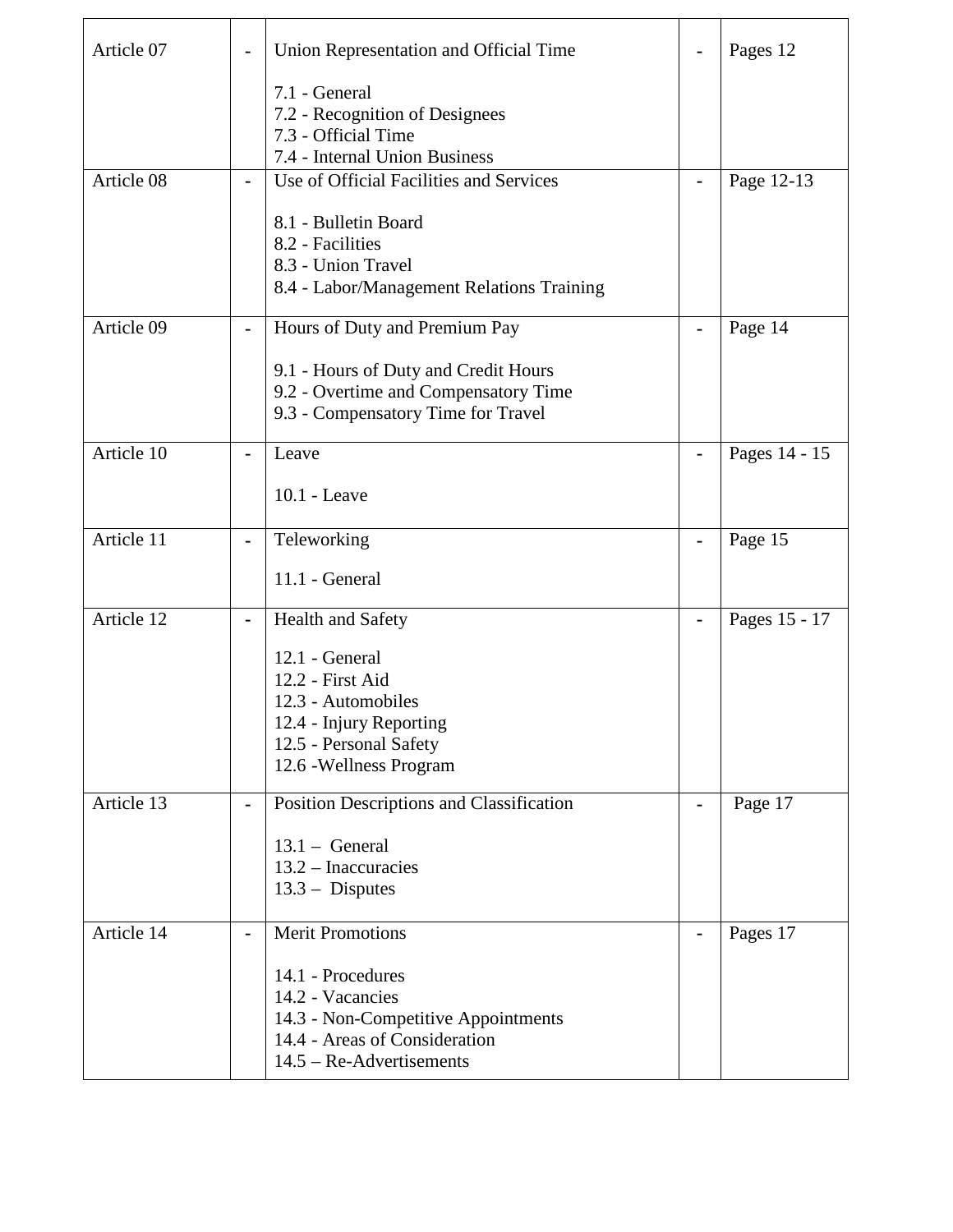| Article 15 |                              | Training and Career Development                                    |                | Page 18       |
|------------|------------------------------|--------------------------------------------------------------------|----------------|---------------|
|            |                              | $15.1 - Policy$<br>15.2 - Individual Development Plans             |                |               |
| Article 16 | $\blacksquare$               | Performance Management                                             |                | Pages 18 - 19 |
|            |                              | 16.1 - Overview<br>16.2 - System                                   |                |               |
| Article 17 |                              | <b>Employee Recognition</b>                                        |                | Page 19       |
|            |                              | $17.1 - General$                                                   |                |               |
| Article 18 | $\blacksquare$               | Disciplinary and Adverse Actions                                   | $\blacksquare$ | Pages 19 - 20 |
|            |                              | $18.1 - \text{Cause}$                                              |                |               |
|            |                              | 18.2 - Procedure                                                   |                |               |
|            |                              | 18.3 – Preliminary Investigation                                   |                |               |
|            |                              | 18.4 - Representation<br>18.5 – Advice of Rights to Representation |                |               |
|            |                              | 18.6 – Evidence/Disclosure                                         |                |               |
|            |                              |                                                                    |                |               |
| Article 19 | $\qquad \qquad \blacksquare$ | <b>Alternative Dispute Resolution</b>                              |                | Pages 21-22   |
|            |                              | $19.1 -$ Purpose                                                   |                |               |
|            |                              | 19.2 - ADR Overview                                                |                |               |
|            |                              | $19.3 - Policy$                                                    |                |               |
|            |                              | 19.4 – Procedures                                                  |                |               |
|            |                              | $19.5 - Payment$                                                   |                |               |
| Article 20 | $\overline{\phantom{a}}$     | <b>Grievance Procedures</b>                                        |                | Pages 22 - 25 |
|            |                              |                                                                    |                |               |
|            |                              | 20.1 - Common Goal                                                 |                |               |
|            |                              | $20.2 - Limitations$                                               |                |               |
|            |                              | $20.3$ – Representation<br>$20.4$ – Time Limits                    |                |               |
|            |                              | $20.5 - Process$                                                   |                |               |
|            |                              |                                                                    |                |               |
| Article 21 |                              | Arbitration                                                        |                | Pages 25 - 26 |
|            |                              | $21.1$ – Right to Arbitration                                      |                |               |
|            |                              | $21.2 - \text{Scope}$                                              |                |               |
|            |                              | 21.3 - Selecting an Arbitrator                                     |                |               |
|            |                              | 21.4 – Fees and Expenses<br>$21.5$ – Procedure                     |                |               |
|            |                              |                                                                    |                |               |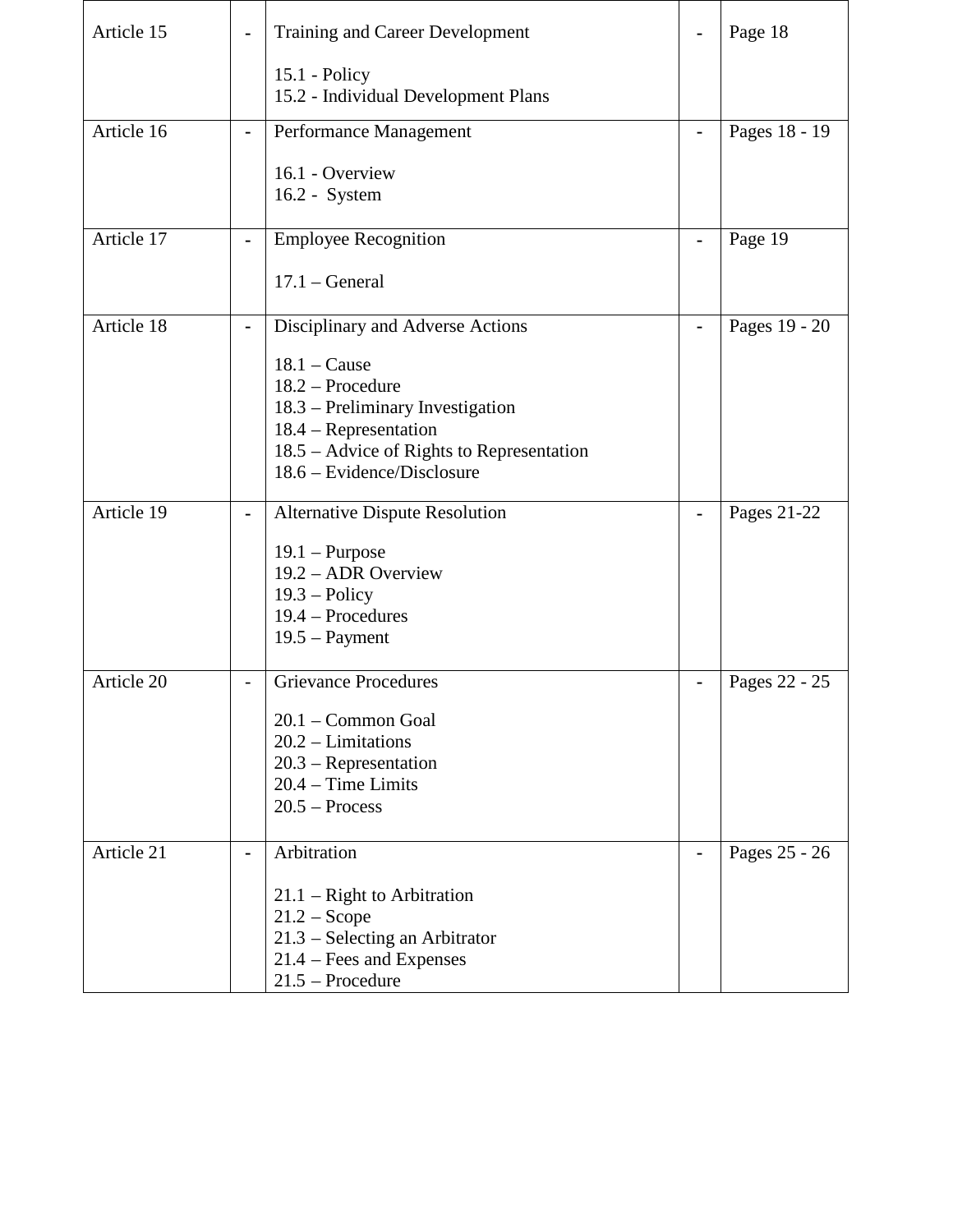| Article 22            | $\blacksquare$ | <b>Competitive Sourcing</b>                        | $\blacksquare$ | Page 26       |
|-----------------------|----------------|----------------------------------------------------|----------------|---------------|
|                       |                | $22.1 - General$                                   |                |               |
| Article 23            | $\blacksquare$ | Reduction-in-Force                                 | $\blacksquare$ | Pages 26 - 27 |
|                       |                | $24.1$ - Purpose<br>$24.2 - RIF$ Process           |                |               |
| Appendix A            |                | <b>MOA Dues Withholding/Revocation</b>             | $\blacksquare$ | Pages 28 - 31 |
| Appendix B            | $\blacksquare$ | Federal Service Labor-Management Relations Statute | $\blacksquare$ | Page 32       |
| <b>Signature Page</b> | $\blacksquare$ | Signatories                                        | $\blacksquare$ | Page 33       |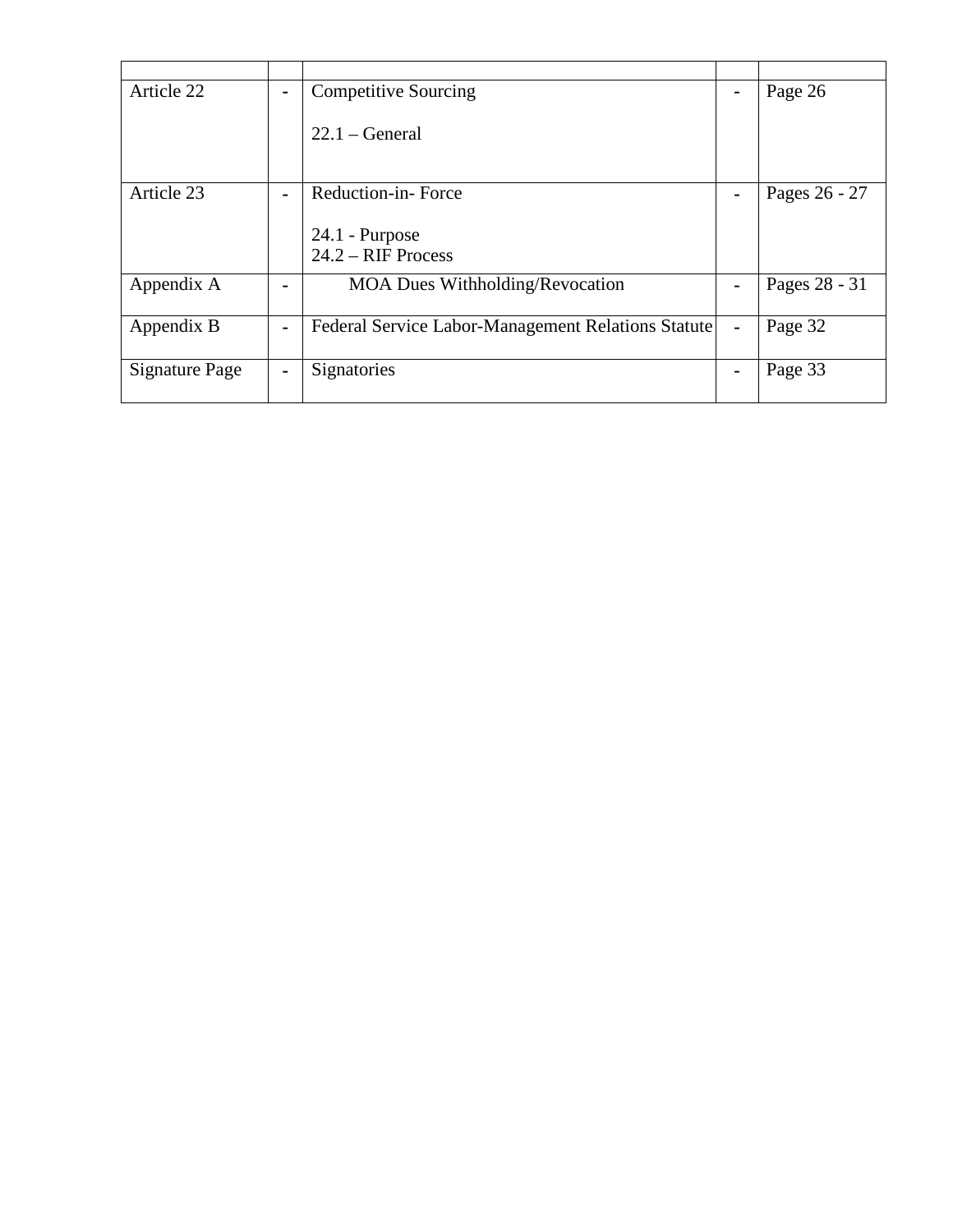#### **PREAMBLE**

Pursuant to the policy set forth in the Federal Service Labor Management Relations Statute and subject to all applicable statutes and existing regulations issued by the United States Office of Personnel Management (OPM), the Labor Management Agreement, together with any and all subsequent supplemental agreements and/or amendments, constitute a total Agreement and is entered into by and between the United States Department of Agriculture (USDA), Rural Development, Washington State, hereinafter referred to as the Agency and/or Employer and the National Federation of Federal Employees (NFFE), Local 758, hereinafter referred to as the Union. A hyperlink to the Federal Service Labor Management Relations Statute is contained in Appendix B.

It is the intent and purpose of the parties to:

- Promote and improve the efficiency of mission operations and the well-being of bargaining unit employees;
- Improve the working conditions of employees within the Federal Service Labor Management Relations Statute;
- Establish and foster a basic understanding of personnel policies, procedures, and practices, and matters affecting the conditions of employment; and
- Provide means for amicable discussion and adjustment of matters of mutual interest as USDA Rural Development, Washington State.

#### **ARTICLE 1 – GENERAL PROVISIONS**

1.1 AUTHORITY: This agreement is made under authority contained in 5 U.S.C. Chapter 71 and in accordance with the Certification of Representative, dated December 21, 1972, along with the Decision and Order concerning Petitioner/Exclusive Representative Case No. SF-RP-06- 0014 dated April 11, 2006.

#### 1.2 RECOGNITION:

- A. The Employer recognizes the rights of Employees to organize, bargain collectively, and participate through labor organizations of their own choosing in decisions, which affects them.
- B. The Employer recognizes NFFE Local 758 as the exclusive representative of all employees in the bargaining unit as defined below, hereinafter referred to as "employees" or "bargaining unit employee(s)."
- C. The Union recognizes its responsibility to represent the interest of all unit employees with respect to grievances, personnel policies, practices and procedures, or other matters affecting their general working conditions, subject to the express limitations set forth herein.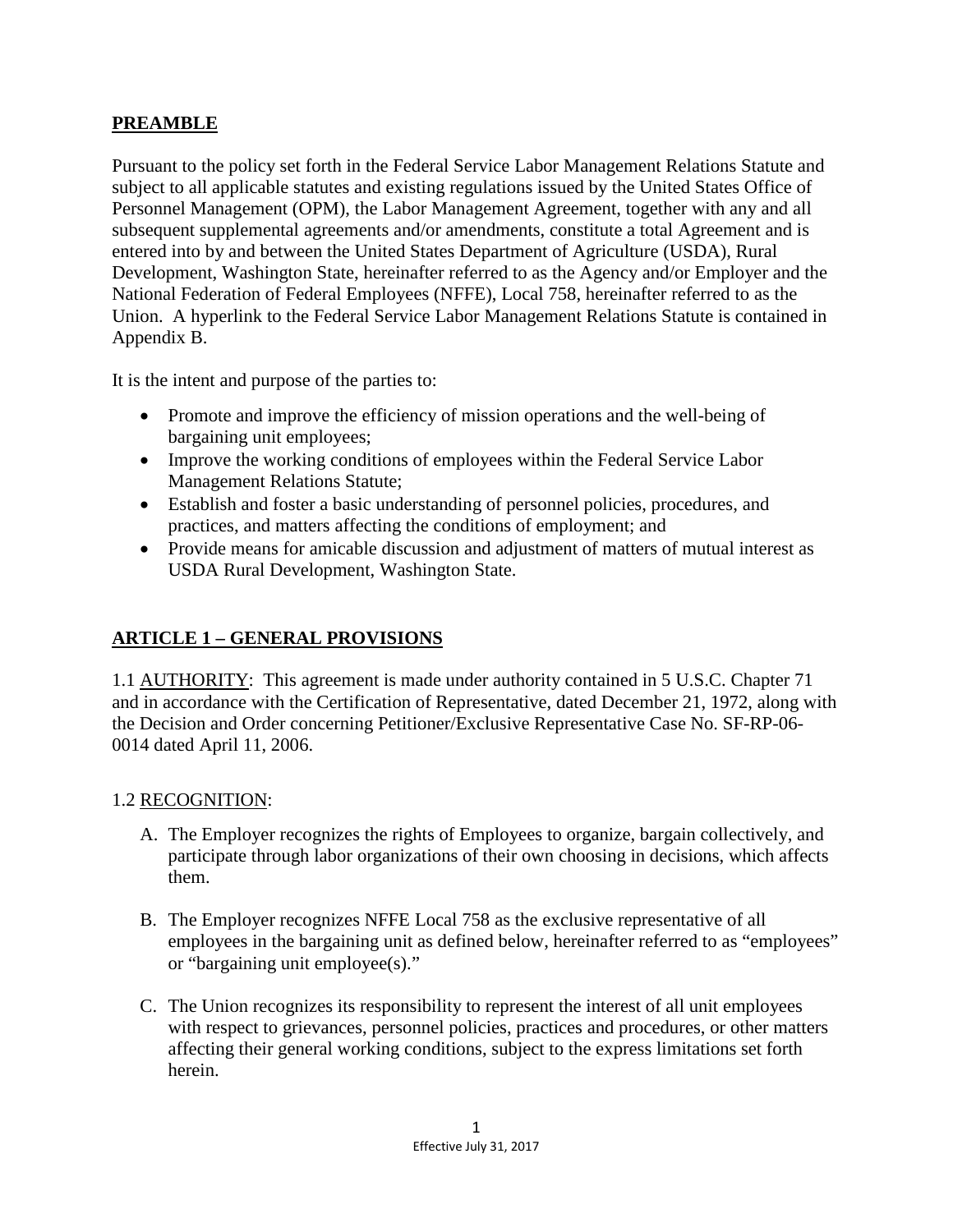1.3 BARGAINING UNIT: The Bargaining Unit for which NFFE is exclusive representative is described as follows:

- A. Included: All professional and non-professional General Schedule and Wage Grade employees of the [Rural Development] in the State of Washington.
- B. Excluded: Management officials, supervisors, employees engaged in Federal personnel work except those in a purely clerical capacity, guards, casuals and intermittent employees and seasonal employees who have no reasonable expectancy of reemployment and employees described in 5 U.S.C. 7112 (b) (2), (3), (4), (6), and (7).

1.4 FEDERAL SERVICE LABOR RELATIONS AUTHORITY: In the administration of all matters covered by the agreement, officials, and employees are governed by existing or future laws, and regulations or appropriate authorities; by published agency policies and regulations in existence at the time the agreement was approved; and, by subsequently published agency policies and regulations required by law or by the regulations of appropriate authorities, or authorized by the terms of a controlling agreement at a higher agency level, and by 5 U.S.C., Chapter 71.

1.5 DISTRIBUTION: Within thirty (30) days after the approval of this Agreement, the Employer will make available copies (electronic) to all employees. Thereafter, the Employer will furnish an electronic upgrade of the above information as changes occur.

1.6 EQUAL EMPLOYMENT OPPORTUNITY: The parties agree to actively support programs developed to provide equal opportunity in employment for all persons; to prohibit discrimination because of age, race, color, religion, sex, national origin, disability, marital status, genetic information; to promote the realization of equal employment opportunity through continuing affirmative action, career enhancement, and to support providing reasonable accommodations for persons with disabilities. In addition, it is illegal to discriminate on the basis of gender identity, sexual orientation, and pregnancy, political affiliation, labor organization affiliation, or nonaffiliation, parental status, or any other non-merit-based factor; or retaliation for exercising rights with respect to the categories enumerated above, where retaliation rights are available.

1.7 DEFINITIONS: The following definitions of terms used in this Agreement shall apply:

- A. AMENDMENTS: Modifications to the basic Agreement to delete or change portions, sections, or articles of the Agreement.
- B. ADVERSE ACTION: A personnel action which affects an employee through: removal, suspension for more than 14 days; reduction-in-grade or pay; or furlough without pay for 30 days or less. Such actions are appealable to the Merit System Protection Board or through the negotiated grievance procedure (depending on scope) at the employee's choice, but not both (5 U.S.C. 7121 (d)). It does not include removal of a probationary employee; a suspension or removal for national security reasons; a reduction in grade or a removal for unacceptable performance; or an action by the Special Counsel of the Merit System Protection Board (MSPB).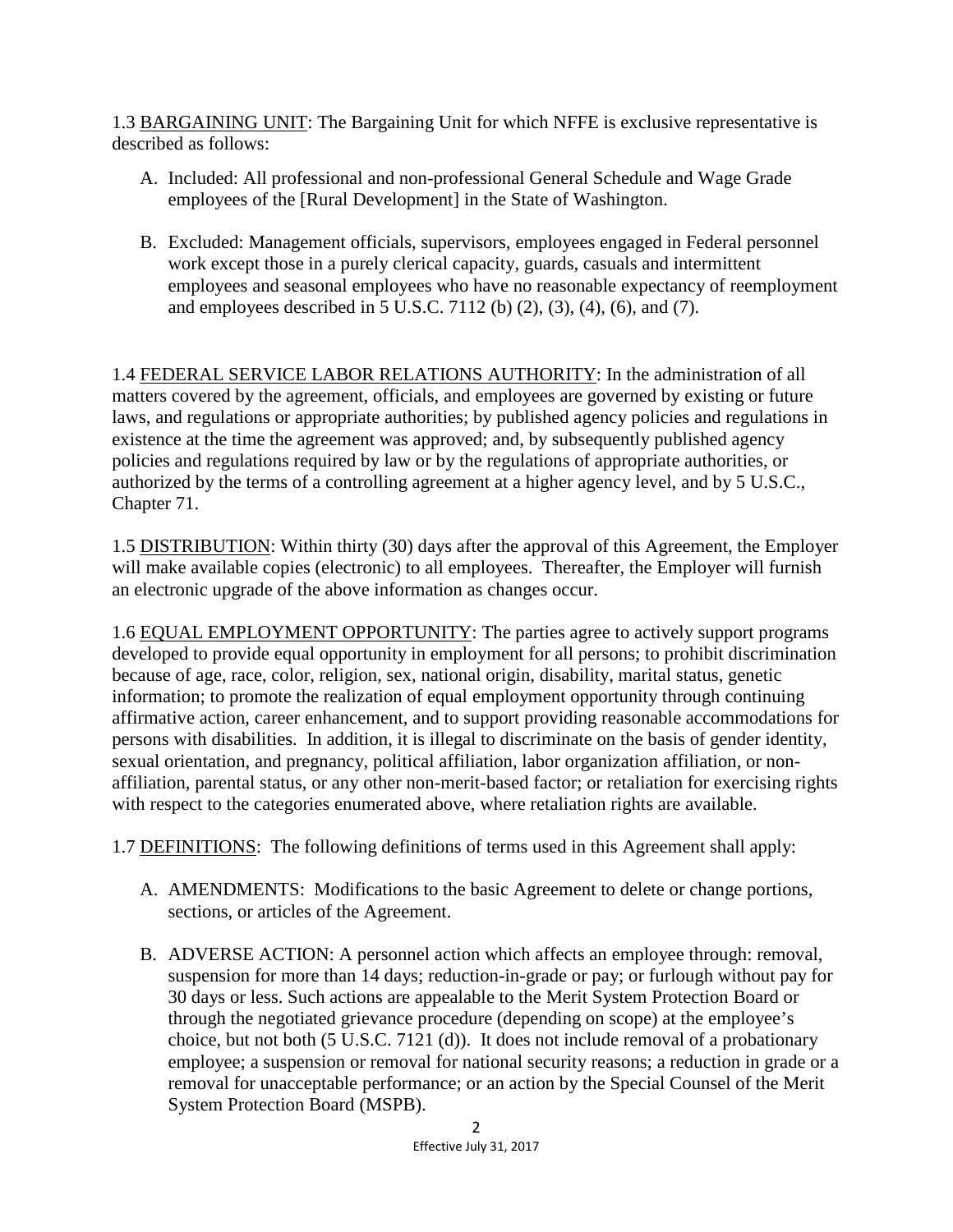- C. AGENCY: USDA Rural Development.
- D. AUTHORITY: The Federal Service Labor Relations Authority as established by the Civil Service Reform Act of 1978.
- E. DAYS: Calendar Days
- F. DISCIPLINARY ACTIONS: Management-initiated actions designed to correct employee behavior. Disciplinary Actions may include written reprimands and suspensions of 14 days or less. Disciplinary Actions are less severe than Adverse Actions and are grievable through the negotiated grievance procedure to arbitration.
- G. EMERGENCY SITUATION: An emergency situation is one which poses sudden immediate and unforeseen work requirements for the Employer as a result of natural phenomena or other circumstances beyond the Employer's control or ability to anticipate.
- H. EMPLOYEES: Employees of the Bargaining Unit as described in Article 1.3.
- I. EMPLOYER: USDA Rural Development, Washington State.
- J. EXEMPT EMPLOYEE: One who is not covered by the minimum wage and overtime provisions of the Fair Labor Standards Act.
- K. GRIEVANCE: A request for relief in a matter of concern or dissatisfaction: 1) by any employee concerning any matter relating to the employment of the employee; 2) by the Union concerning any matter relating to the employment of any employee; or, 3) by any employee, labor organization, or Agency concerning: (i) the effect or interpretation, or a claim of breach, of a collective bargaining agreement; or (ii) any claimed violation, misinterpretation, or misapplication of any law, rule, or regulation affecting conditions of employment.
- L. IMPASSE: The inability of the representatives of the Employer and the Union to arrive at a mutually agreeable decision, concerning negotiable matters, through the bargaining process.
- M. MANAGEMENT OFFICIAL: An individual employed by the Agency in a position where the duties and responsibilities of which require or authorize the individual to formulate, determine, or influence the policies of the Agency.
- N. NEGOTIABILITY DISPUTE: A dispute over whether or not an issue is negotiable within the scope of bargaining established in Title VII of the Civil Service Reform Act of 1978. Compelling disputes are resolved by the FLRA. Regulations of the Authority provide specific procedures for processing such disputes (5 U.S.C. 7117).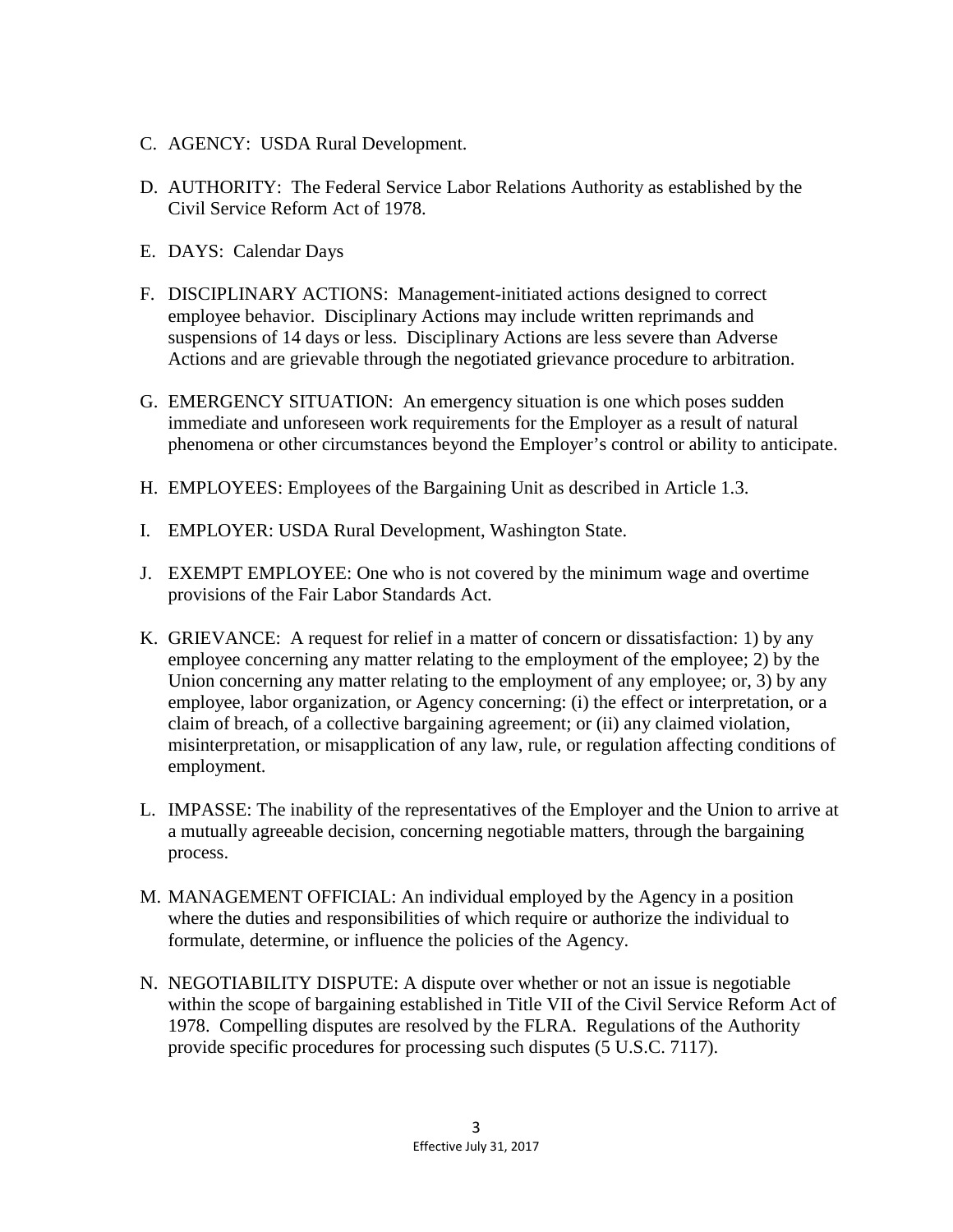- O. NEGOTIATION: Bargaining of representatives of the Employer and Union over appropriate issues relating to terms of employment, working conditions, and personnel policies and practices, with a view toward arriving at a formal agreement.
- P. NON-EXEMPT EMPLOYEE: One who is covered by the minimum wage and overtime provisions of the Fair Labor Standards Act.
- Q. SATELLITE OFFICE: "Satellite Locations" are locations that are occupied on a parttime basis where limited services are provided on behalf of an Area Office. It may serve as a duty station. It does not perform administrative functions.
- R. SUPERVISOR: An individual employed by an agency having authority in the interest of the agency to hire, direct, assign, promote, reward, transfer, furlough, layoff, recall, suspend, discipline, or remove employees, to adjust their grievances, or to effectively recommend such action, if the exercise of the authority is not merely routine or clerical in nature but requires the consistent exercise of independent judgment.
- S. SUPPLEMENTS: Additional articles negotiated during the term of the basic Agreement.
- T. UNION: The National Federation of Federal Employees (NFFE), Local 758.
- U. UNION OFFICIAL: Duly elected or appointed officials of NFFE, Local 758, who are employees of the Employer.
- V. UNION OFFICER: An elected official of the Union, e.g., President, Vice-President, Secretary, Treasurer.
- W. UNION REPRESENTATIVE: Accredited National Representative of the National Federation of Federal Employees.
- X. UNFAIR LABOR PRACTICE (ULP) CHARGE: A charge filed on FLRA Form 22/23 with the appropriate Regional Office citing the subsections of Section 7116 of 5 U.S.C. Chapter 71 which have been violated, naming the party in violation, and specifically outlining the facts which form the basis for the charge. Filing of this form must be done within six months of the incident(s)-giving rise to the charge. Taking this step starts the unfair labor practice procedure. A copy of the charge must be served to the agency or labor organization alleged to have violated Title VII of the Civil Service Reform Act of 1978.

## **ARTICLE 2: - LABOR-MANAGEMENT COUNCIL**

2.1 PURPOSE: The parties acknowledge that they have a common interest in the improvement of the operations. It is mutually agreed that the Labor-Management Council will perform Collective Bargaining, as necessary.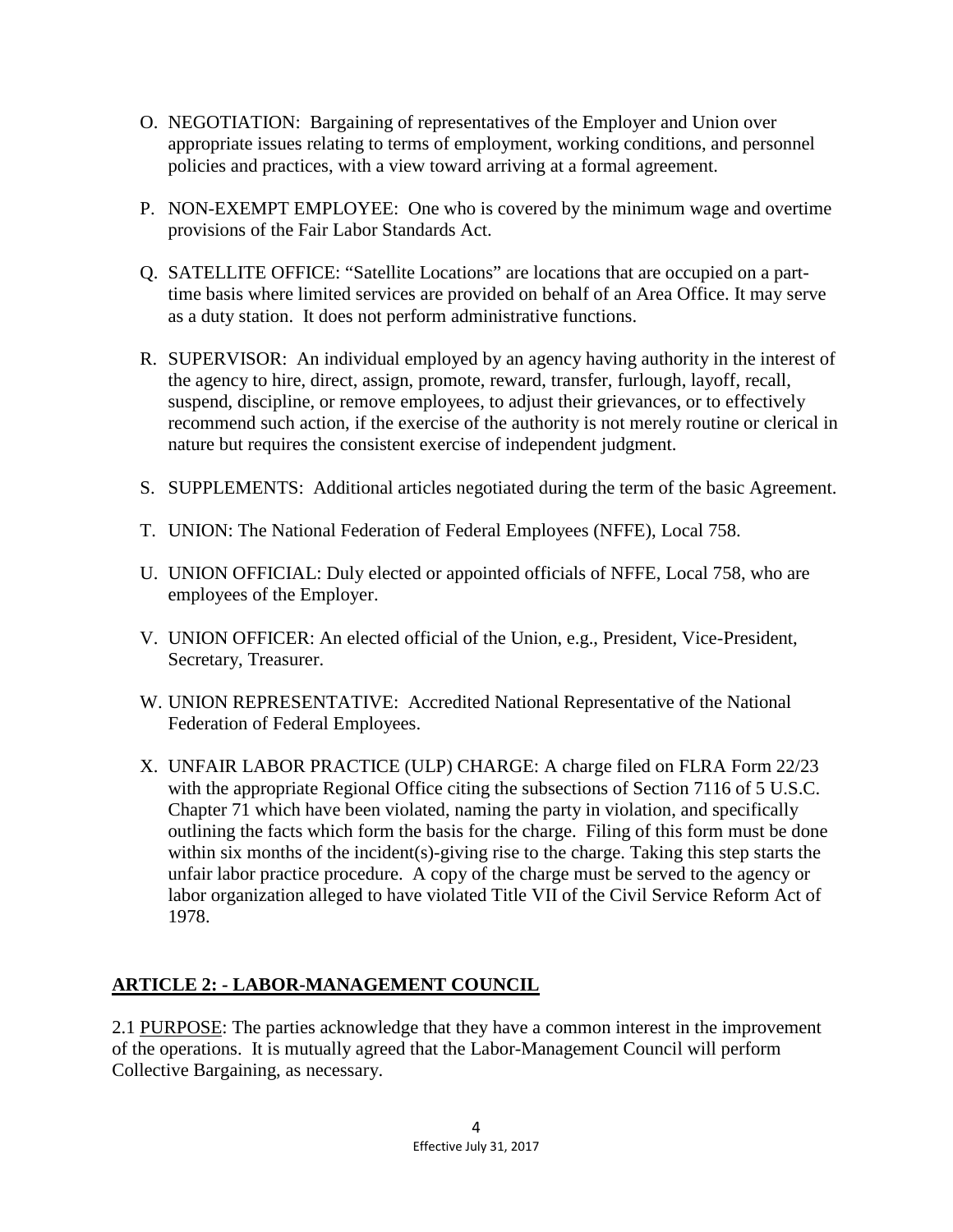The Council shall submit summary reports of its meetings, in writing (electronic), to all Employees. The summary report will be signed by the State Director and the Union President.

2.2 VISION: Labor and management collaborate to work as partners to champion change to transform our Agency to deliver the highest quality service to our customers through partnership.

2.3 MISSION: Work as a team of equal partners to identify and solve problems, accomplish the Council's goals and better serve the Agency's mission, employees, and customers. Council members will be committed to sharing responsibility in identifying solutions to workplace problems and for achieving high-quality outcomes.

2.4 FUNCTIONS: The matters the Committee may give consideration to, may include, but are not limited to:

- A. The identification and/or correction of conditions causing grievances and misunderstandings;
- B. Improving communications between employees and supervisors;
- C. Maintaining employee productivity and morale;
- D. The improvement of working conditions;
- E. Providing assistance in the form of ideas, and or suggestions, for the improvement of program delivery.

2.5 MEMBERSHIP: The Rural Development Labor/Management Council for Washington State will consist of four (4) regular members. There will be two (2) State Director designated Management Employees and two (2) Union Officers / Representatives that make up the Labor Management Council.

Advisors may be called upon by Labor or Management with five days of advance notification by the Union President and State Director. Advisors are not members of the Council.

Technical Experts (Human Resources, Information Technology, etc.) may be invited by mutual agreement to provide technical advice at Council Meetings.

2.6 ADMINISTRATION: Council will meet in person quarterly or as needed at a place to be determined. Members will decide on meeting location for the next meeting at the end of each meeting. Other meetings and conference calls will be scheduled as needed.

Normally, the Agency will pay the cost of travel for the quarterly meetings subject to budgetary limitations. If budget limitations exist then meetings can be held telephonically or video teleconference.

The note taker will be designated by the Council. Minutes will be taken at the meetings and distributed to Council members for comments and corrections at the beginning of the next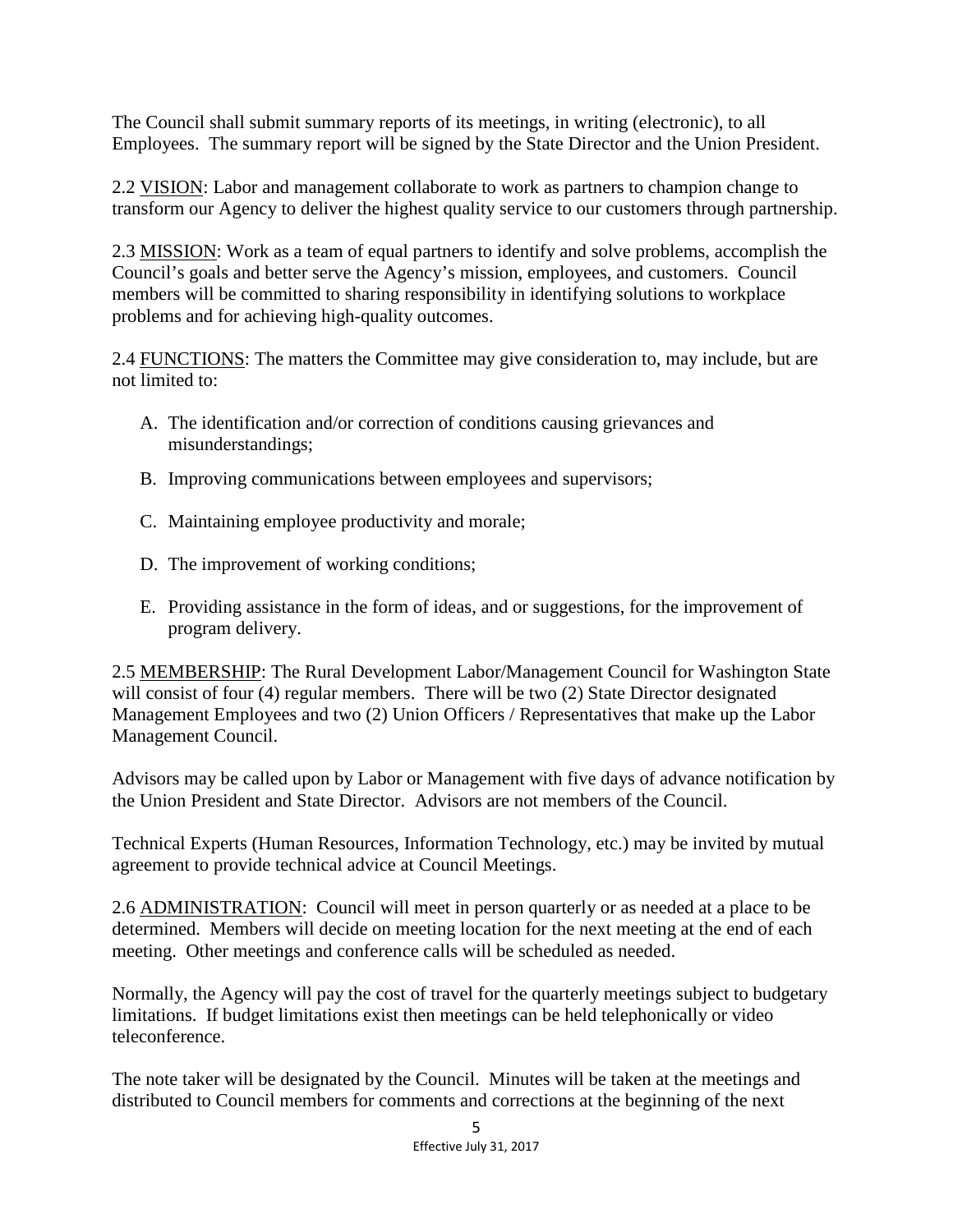meeting. In the interest of confidentiality, the minutes will not be distributed outside the Council. A summary of the minutes will be distributed to all employees within 30 days after each meeting. The State Director and Union President will sign the summary prior to distribution.

A rotating Chair decided at the end of the previous meeting will conduct the next meeting. The Chair is responsible for obtaining agenda input, preparing the agenda and providing notification of the Council.

Input from members for agenda items will be requested by the designated Chair at least 5 days prior to scheduled meeting. The written agenda and materials will be provided to the Council members no later than 2 days before scheduled meetings. Additional items may be entered during the meeting if the subject issues have surfaced after the agenda was prepared.

2.7 LIMITATIONS: The Labor-Management Council shall not, under any circumstances, consider individual grievances, complaints, or disputes.

## **ARTICLE 3: - RIGHTS OF MANAGEMENT, UNION, AND EMPLOYEES**

3.1 AGREEMENT: Both parties recognize the rights and obligations conferred on Unions and Management by the Federal Service Labor-Management Relations Statute (5 U.S.C., Chapter 71), as well as the Congressional findings and purposes stated in 5 U.S.C. 7101 (a) and (b) with regard to collective bargaining in Civil Service.

#### 3.2 UNION RIGHTS AND REPRESENTATION:

- A. The Union has not waived any of its statutory rights nor any statutory rights of its employees by entering into this Agreement.
- B. There shall be no restraint, interference with or coercion against any Union officials in the exercise of their rights under 5 U.S.C. Chapter 71 because of the performance of duties within the scope of this Agreement, or against any Bargaining Unit member for filing a grievance, or acting as a witness under this Agreement, the Statute or applicable regulations.
- C. The Union is the exclusive representative of the Bargaining Unit and is entitled to act on behalf of Bargaining Unit employees. The Union is responsible for representing the interests of all employees in the Bargaining Unit without discrimination and without regard to Union membership.
- D. Designated officers or officials of the Union have the right to represent the employees within the entire Bargaining Unit. Management will recognize officials designated by the Union.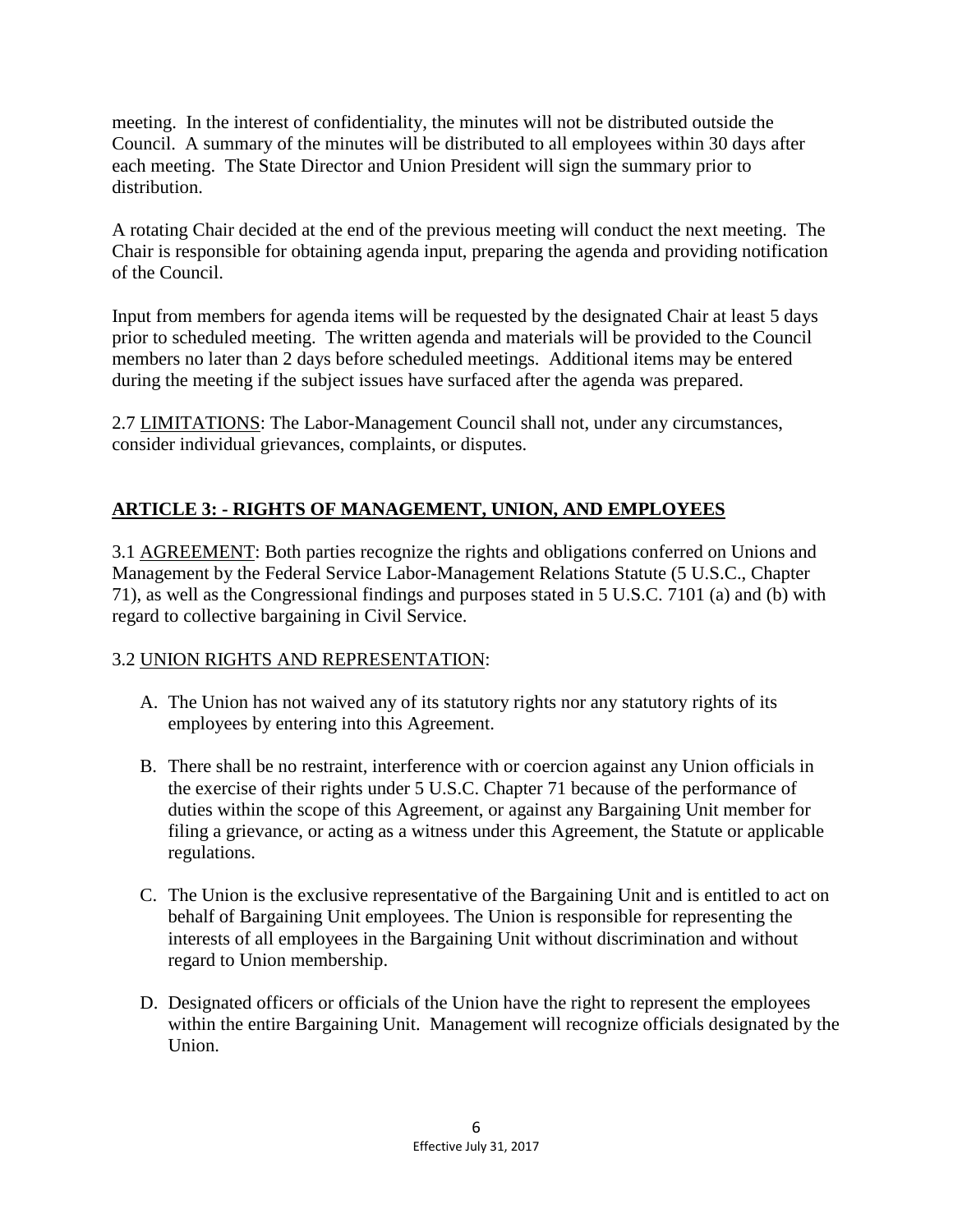- E. The Union will provide, annually (at the beginning of each fiscal year) or when changes occur, to Management a list showing the distribution of representational duties.
- F. The Union has the right to represent an employee or group of employees in presenting a grievance or when raising matters of concern or dissatisfaction with Management.
- G. The Union has exclusive right to represent employees under the negotiated grievance procedure in this Agreement.
- H. An employee or group of employees may present a grievance or complaint without representation by the Union. The Union will be given the opportunity and has the right to have an observer present during discussions with the grievant. Also, the Union will be given an opportunity and has the right to be present at the resolution.
- I. The Union shall be a party to formal discussions and grievance proceedings involving conditions of employment.
- J. If an employee desires consultation with a Union official during working hours for labor-management business, they will arrange with the supervisor prior to leaving the worksite. Supervisors will grant reasonable requests for temporary absences for this purpose at such times and for such a period of time as the employee can be excused. If this departure would create immediate problems, the supervisor will inform the employee of the earliest time that they would be free to leave for their consultation, but in no case more than 24 hours. When a supervisor denies a request after 24 hours have elapsed, he/she will put forth the reasons in writing. If employee desires consultation with a Union official during working hours via telephone the employee may request to use a private space (conference room, vacant office, etc.) from the supervisor. The supervisor will make arrangements for the private space. When the Union official requests official time the request may include a request for a private space, if applicable and the supervisor will make arrangements for the private space.

#### 3.3 EMPLOYEE RIGHTS:

- A. Upon request of the employee, a Union Official shall have the opportunity to be present at any examination of an employee in connection with an investigation where the employee reasonably feels discipline may result. When an employee exercises this right and a Union Official is not immediately available, and the Agency wishes to continue the investigation, it will be delayed for a reasonable period of time to permit the presence of a Union Official.
- B. Form, join, or assist any labor organization, or to refrain from such activity, freely, and without fear of penalty or reprisal, and each employee shall be protected in the exercise of such rights.
- C. Act for a labor organization in the capacity of a representative and the right, in that capacity, to present the views of the labor organization to the head of the Agency and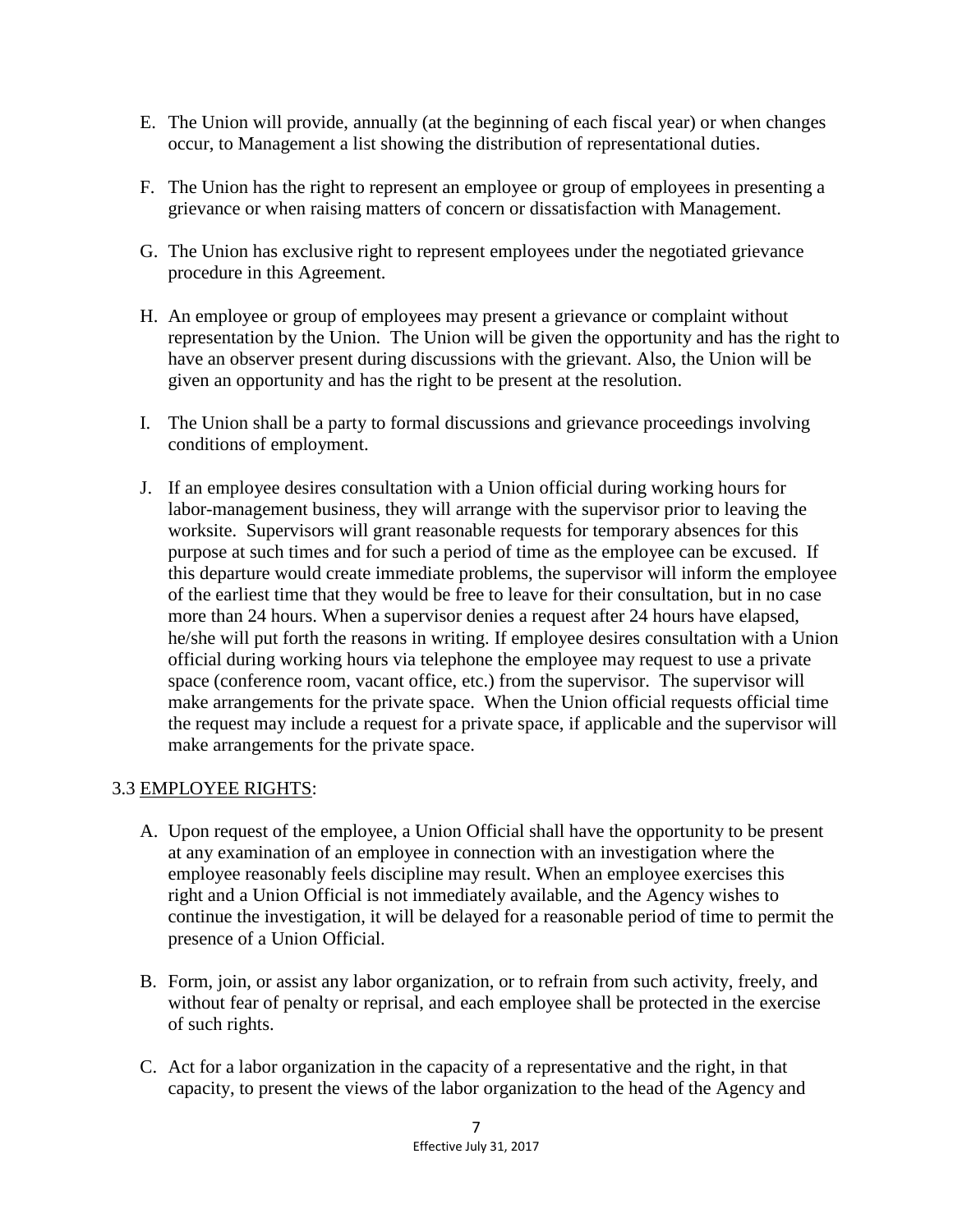other officials of the executive branch of the Government, the Congress, or other appropriate authorities.

- D. This contract is an agreement in the interest of maintaining a business relationship; both supervisors and employees will deal with each other in a professional manner and with courtesy, dignity, and respect. Agency, Union Officials, and employees shall refrain from coercive, intimidating, or abusive language and behavior.
- E. The Agency shall annually inform Bargaining Unit employees of their rights under 5 U.S.C. 7114(a)(2)(B), including but not limited to posting a notice on the official bulletin boards.
- F. An employee shall not be disciplined or otherwise discriminated against because the employee has filed a complaint or given testimony under the Statute, the grievance procedure, or any other redress procedure available.
- G. This Agreement does not prevent any employee, regardless of employee organization membership, from bringing matters of personal concern to the attention of appropriate officials in accordance with applicable laws, regulations, or agency policies, or from choosing his / her own representative in a statutory appeal action.
- H. All bargaining unit employees are entitled to assistance and representation by the Union.

3.4 MANAGEMENT RIGHTS: Subject to 5 U.S.C. 7106 (b) nothing in this Agreement shall affect the authority of any management official of the Agency:

- A. To determine the mission, budget, organization, number of employees, and internal security practices.
- B. In accordance with applicable laws:

 (1) To hire, assign, direct, layoff, and retain employees, or to suspend, remove, reduce in grade or pay, or take other disciplinary action against such employees;

 (2) To assign work, make determinations with respect to competitive sourcing, and determine the personnel by which the Agency's operations shall be conducted;

 (3) With respect to filling positions, make selections for appointments from among properly ranked and certified candidates for promotion or from any other appropriate source; and,

(4) To take whatever actions may be necessary to carry out the Agency mission during emergencies.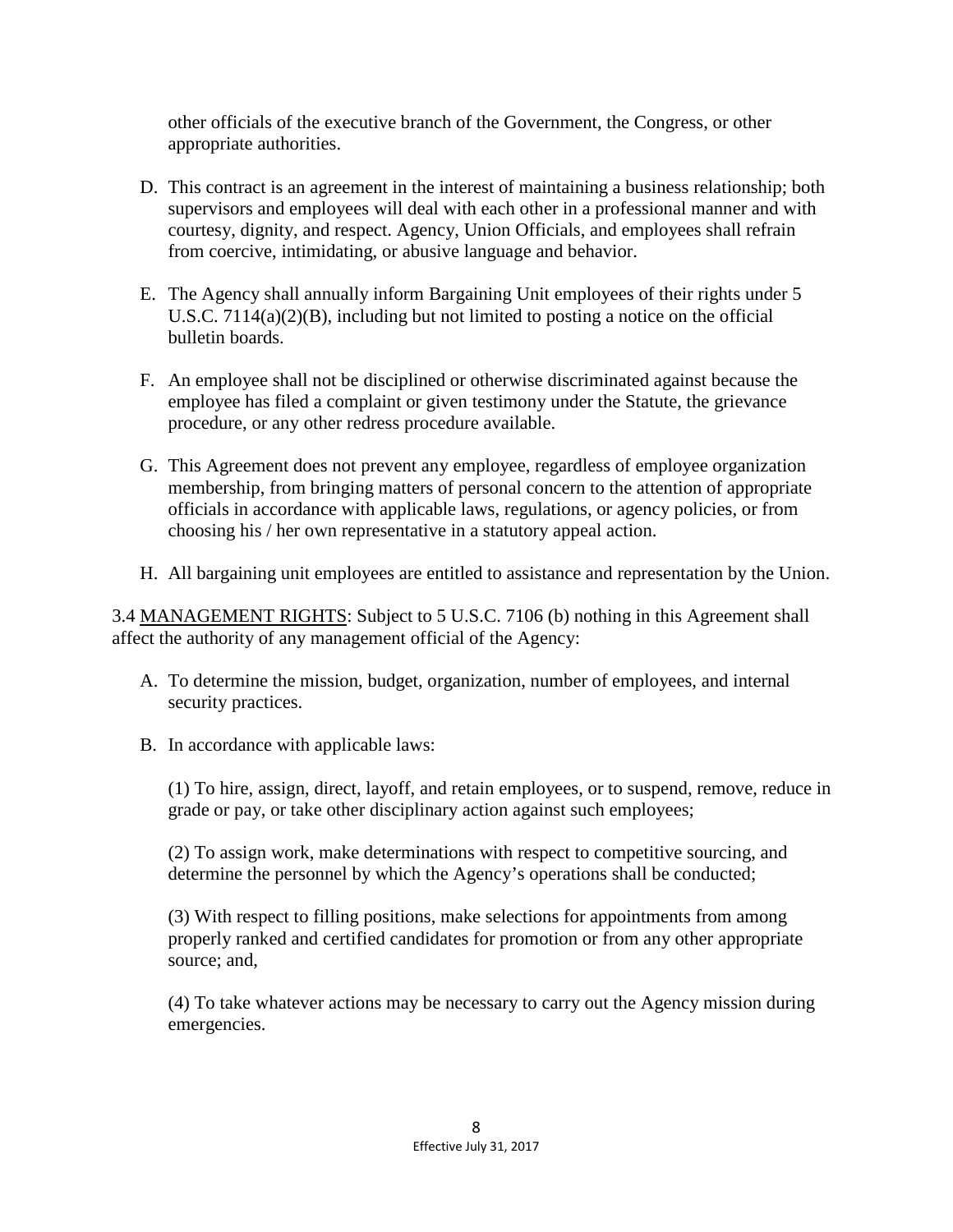## **ARTICLE 4: - NEGOTIATIONS DURING THE TERM OF THE AGREEMENT**

4.1 PURPOSE: The purpose of this Article is to establish a process to govern mid-term negotiations.

4.2 SCOPE: Subjects appropriate for negotiations between the parties are personnel policies and practices and matters relating to or affecting working conditions of employees within the Bargaining Unit. The Employer agrees to negotiate with the Union on any new policy or change in established policy or past practice as required by the Statute.

- A. Whenever the Agency decides to make a change which affects a condition of employment, it shall provide the Union President or designee reasonable written notice of the change at least ten (10) days in advance of the anticipated date of implementation unless: (a) the change is already covered by this Agreement; and/or (b) the Union has already waived its right to bargain about the change.
	- 1. The notice shall include a statement of: (a) the specific changes; (b) the general identity of the employees who will be impacted; and (c) estimated date of implementation.
	- 2. The Union may request a briefing or request to negotiate within ten (10) days of receipt of the proposed change.
	- 3. If the Union requests a briefing, one will be held within ten (10) days of the request. The Union must submit its request to negotiate within ten (10) days of the briefing.
	- 4. Union written proposals relating to the proposed change must be submitted within ten (10) days of the request to negotiate referenced in paragraphs two and three of this Section. Those proposals must be germane to the subject submitted by the Employer.
	- 5. Negotiations will begin no later than ten (10) days following the written proposals submitted by the Union.
	- 6. Time limits described above may be extended by mutual agreement.
- B. The parties recognize that the timeframes set in this article to initiate bargaining are based upon normal circumstances and may be shortened by mutual agreement or under emergency or extremely rare circumstances. Management agrees not to set artificial deadlines for implementing changes in order to circumvent the normal timeframes.
- 4.3 GROUND RULES: The following Ground Rules apply for Mid-Term Bargaining.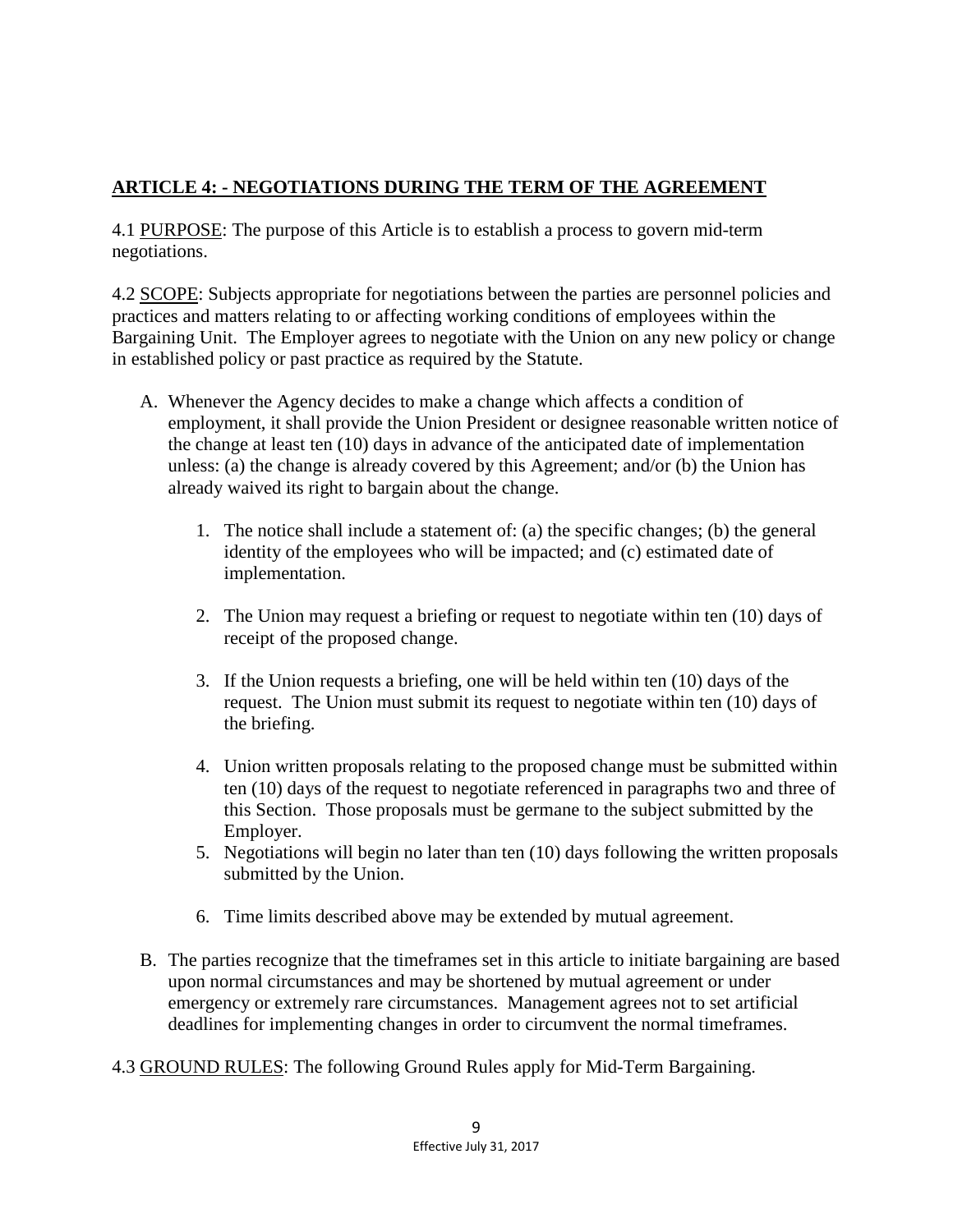- A. Negotiations shall take place as soon as practicable during regular duty hours unless otherwise mutually agreed by the parties.
- B. The Employer will provided a site for negotiations.
- C. The Union will be authorized the same number of Union representatives on official time as the Employer has representatives at the negotiating table.
- D. Agreements reached will be written and signed by both parties.
- E. All written agreements will be assigned a control number as follows: a four digit number representing the calendar year; followed by two additional digits representing the number of written agreements signed that year. For example, the first written agreement signed in calendar year 20XX will be numbered 20XX-01; the eleventh written agreement signed in calendar year 20XX will be numbered 20XX-11. This control number will be located in the upper right hand corner of the document.
- F. The written agreements reached under this Article will be subject to reopening upon expiration of this Agreement.

4.4 ALTERNATIVE DISPUTE RESOLUTION: When both parties in good faith have considered each other's proposals and counter-proposals, cannot reach an agreement, and have considered appropriate Alternative Dispute Resolution (ADR) mechanisms, then either party may declare impasse and the services of the Federal Mediation and Conciliation Service may be requested.

#### 4.5 MEDIATION PROCEDURES:

- A. In the event either party declares an impasse in negotiations, the Federal Mediation and Conciliation Service (FMCS) will be immediately requested to provide services and assistance to resolve the dispute pursuant to 5 U.S.C. 7119.
- B. If the mediation services of the FMCS do not result in resolution of the impasse, either party may invoke the services of the Federal Service Impasse Panel (FSIP) pursuant to 5 U.S.C. 7119.

#### 4.6 PROCEDURES:

- A. The party seeking to invoke the services of the FSIP will provide notice to the opposing party of its intention to take such action.
- B. If the Agency intends to implement the proposed change in working conditions, it will give the Union appropriate notice including the effective date. Such notice will provide the Union a reasonable opportunity to seek FSIP assistance before the Agency implements the change.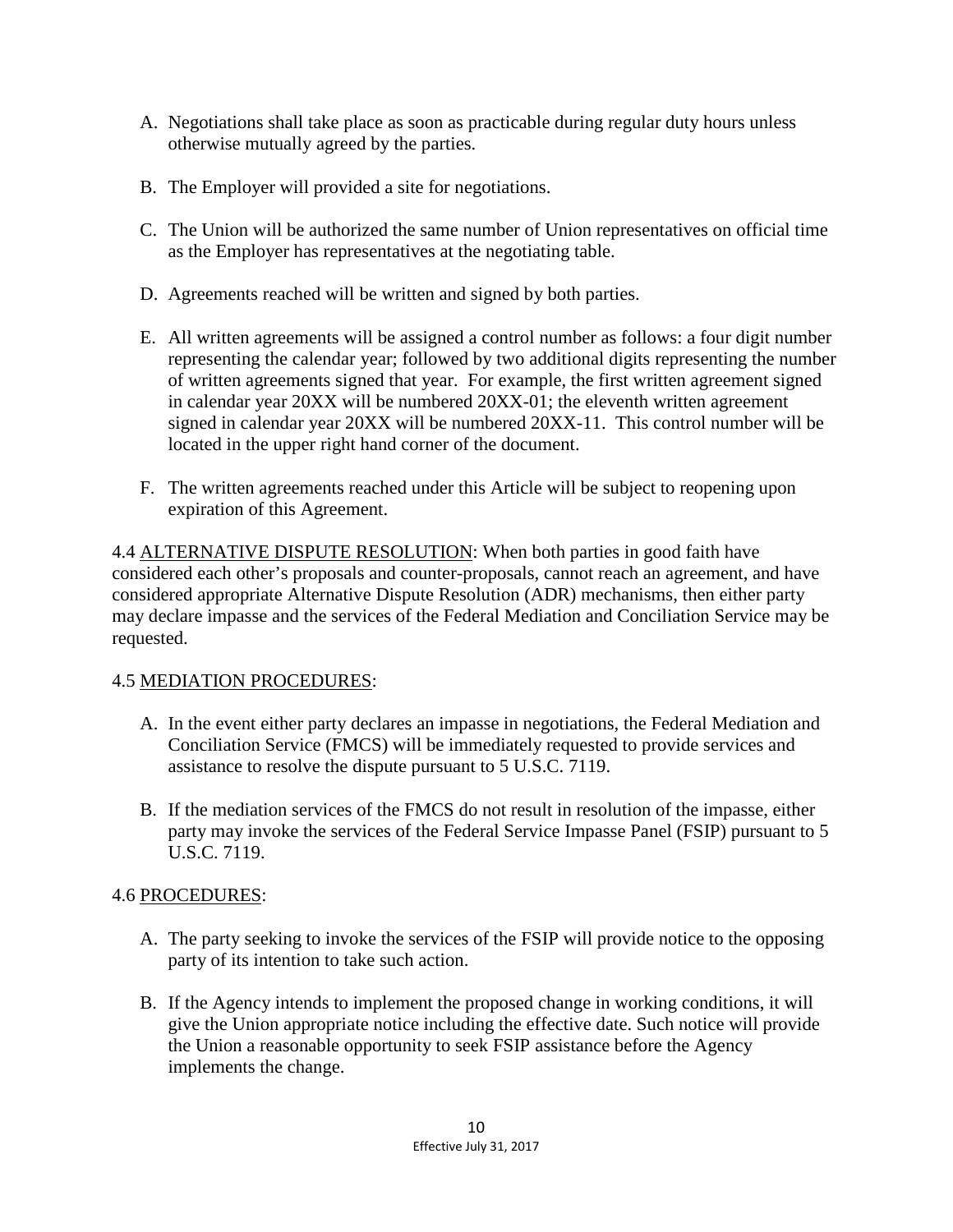4.7 NEGOTIABILITY PROCEDURES: Either party declaring any provision non-negotiable will provide to the other party a statement of non-negotiability and the reasons.

## **Article 5 – DUES WITHHOLDING/REVOCATION**

5.1 DUES WITHHOLDING: In order to initiate union dues withholding by payroll deduction, a bargaining unit employee must complete a Standard Form (SF) 1187, "Request and Authorization for Voluntary Allotment of Compensation for Payment of Employee Organization Dues" or the successor form if the SF-1187 is replaced. The SF-1187 can be obtained from either the Union or OPM website. The employee must complete the appropriate spaces, sign it, and submit it to the Union. The Union will complete its portion of the form and submit it to Human Resources using the current submission procedures.

5.2 DUES REVOCATION: A bargaining unit employee can terminate the union dues withholding any time after the initial one-year anniversary date. See Appendix A.

# **ARTICLE 6 – DURATION OF AGREEMENT**

6.1 GENERAL: This Agreement will be implemented and become effective when it has been signed by the parties and approved upon review pursuant to 5 U.S.C. 7114(c)(2). This Agreement will remain in full force and effect for five (5) years from its effective date.

6.2 AMENDMENTS: This agreement, except for the duration period, may be subject to opening to revise or add coverage by the parties in accordance with the following conditions:

- A. As required by changes made to applicable laws, regulations, and Government wide policies after the effective date of the agreement.
- B. At any time after one (1) year from the effective date until six (6) months before the expiration date, each Party may submit a written notice to the other Party of its intent to re-open one (1) Article for re-negotiation on an annual basis. For such Negotiations, the Parties shall follow the procedures set forth in the Negotiations Article 4.
- C. By mutual agreement the Parties may open up additional articles after the one (1) year anniversary date. For such Negotiations, the Parties shall follow procedures set forth in the Negotiations Article 4.
- D. Any supplements or amendments to this Agreement concluded by the Parties shall become part of this Agreement and shall terminate at the same time as this Agreement unless the Parties expressly provide otherwise in writing.

6.3 EXPIRATION: Upon completion of the 5-year term, the Agreement shall be automatically renewed for a two (2) year period unless either party gives the other party written notice of its intention to renegotiate this Agreement no less than 60 days nor more than 105 days prior to its termination date.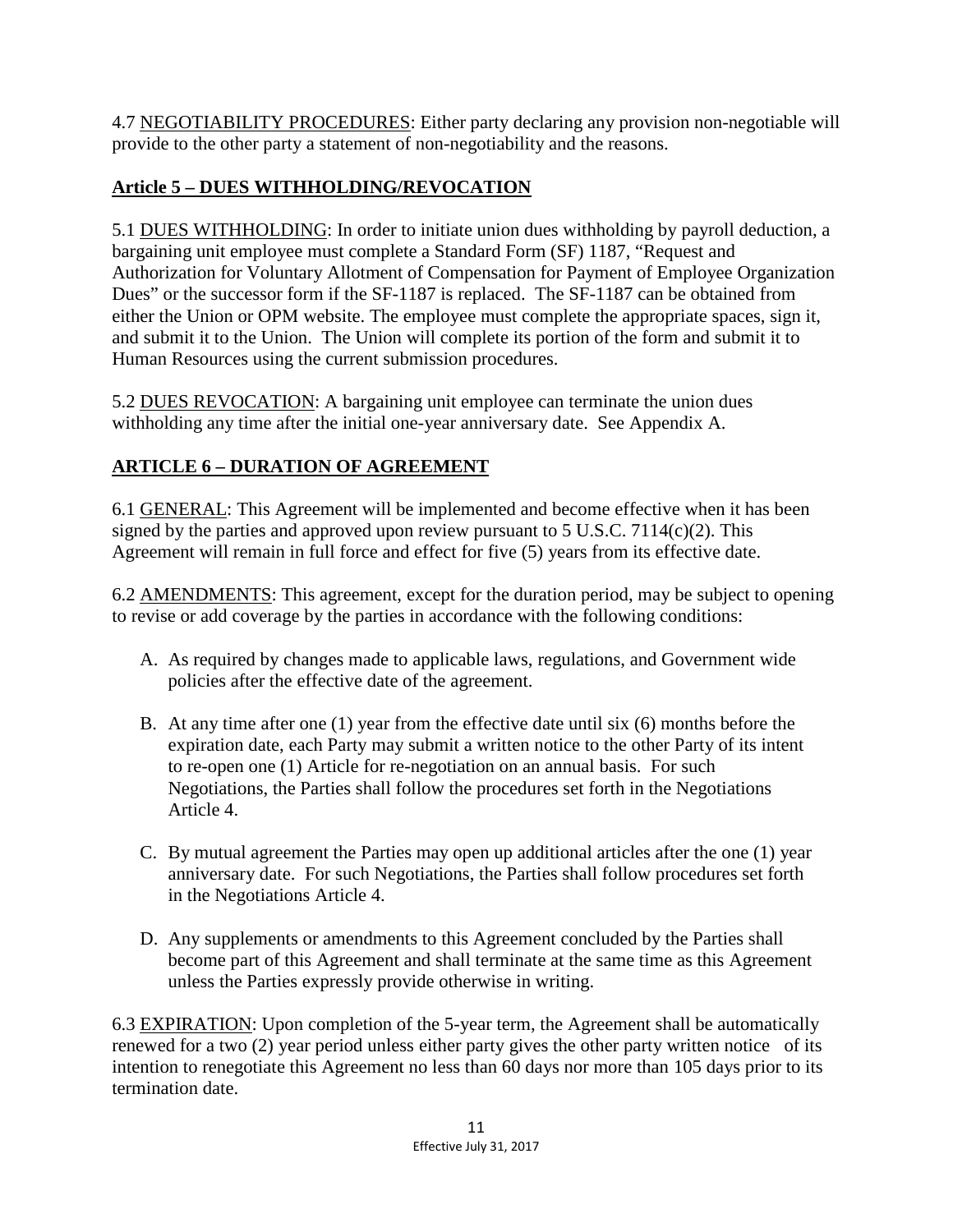## **ARTICLE 7 – UNION REPRESENTATION AND OFFICIAL TIME**

7.1 GENERAL: The obligation to represent the employees of a Bargaining Unit requires Union officials have reasonable access to Bargaining Unit employees and responsible management representatives of USDA Rural Development for the State of Washington.

7.2 RECOGNITION OF DESIGNEES: The Employer agrees to recognize four (4) Union Officials to be designated (appointed and/or elected) by the Union. The designated Union Officials will be authorized a reasonable amount of official time for representational activities pursuant to the terms and conditions of this Agreement, and Chapter 71 of Title V of the U.S. Code. In accordance with the U.S. Code, such official time does not extend to such activities as solicitation of membership, collection of dues, campaigning for officers, or other matters pertaining to the internal business of the Union.

7.3 OFFICIAL TIME: The Union Official will be permitted a reasonable amount of time to perform representational duties. The Union Official will request Official Time in advance from their first line supervisor or designee. The request will be via email with a copy to the Administrative Programs Director. The request will include the approximate amount of time needed and a phone number where they can be reached during the requested time. Upon return to the work area/duty status, the Union Official will submit an Official Time request in the Employer's automated time and attendance system (currently WebTA) with the accurate amount of Official Time used and the appropriate Official Time Code (35, 36, 37, or 38).

7.4 INTERNAL UNION BUSINESS: Internal Union business, such as attending Union meetings and posting or distributing Union literature, will be conducted during the lunch period, or non- duty hours of the employees involved. Use of copier facilities will be permitted during the lunch period, or non-duty hours, if union supplies the copier paper. Upon request and subject to normal security limitations, the Union shall be granted authority to conduct no less than one (1) membership drive of up to sixty (60) days' duration per year, before and after duty hours and at lunch periods. Upon request, the Employer shall provide, if available, the Union with tables, bulletin boards, and easels for use in such drives.

## **ARTICLE 8 – USE OF OFFICIAL FACILITIES AND SERVICES**

8.1 BULLETIN BOARD: Space on bulletin boards shall be made available to the Union for posting of official Union bulletins provided that the posting of such bulletins is not contrary to Federal laws or regulations. Bulletin boards must be free of controversial or political material, as well as any advertising.

8.2 FACILITIES: The Union will have access to such facilities and services as are reasonable, necessary, and in the public interest. This includes, but is not limited to, meeting rooms, duplicating equipment, telephones, teleconferencing, fax equipment, computers, email, and normal office supplies and equipment. In order to avoid disruptions in Agency operations or scheduling conflicts, the Union will provide reasonable notice for purposes of approval, generally at least 48 hours, of its intent to use facilities, such as meeting rooms that may be scheduled for other uses. It is understood that the Union will use official equipment and facilities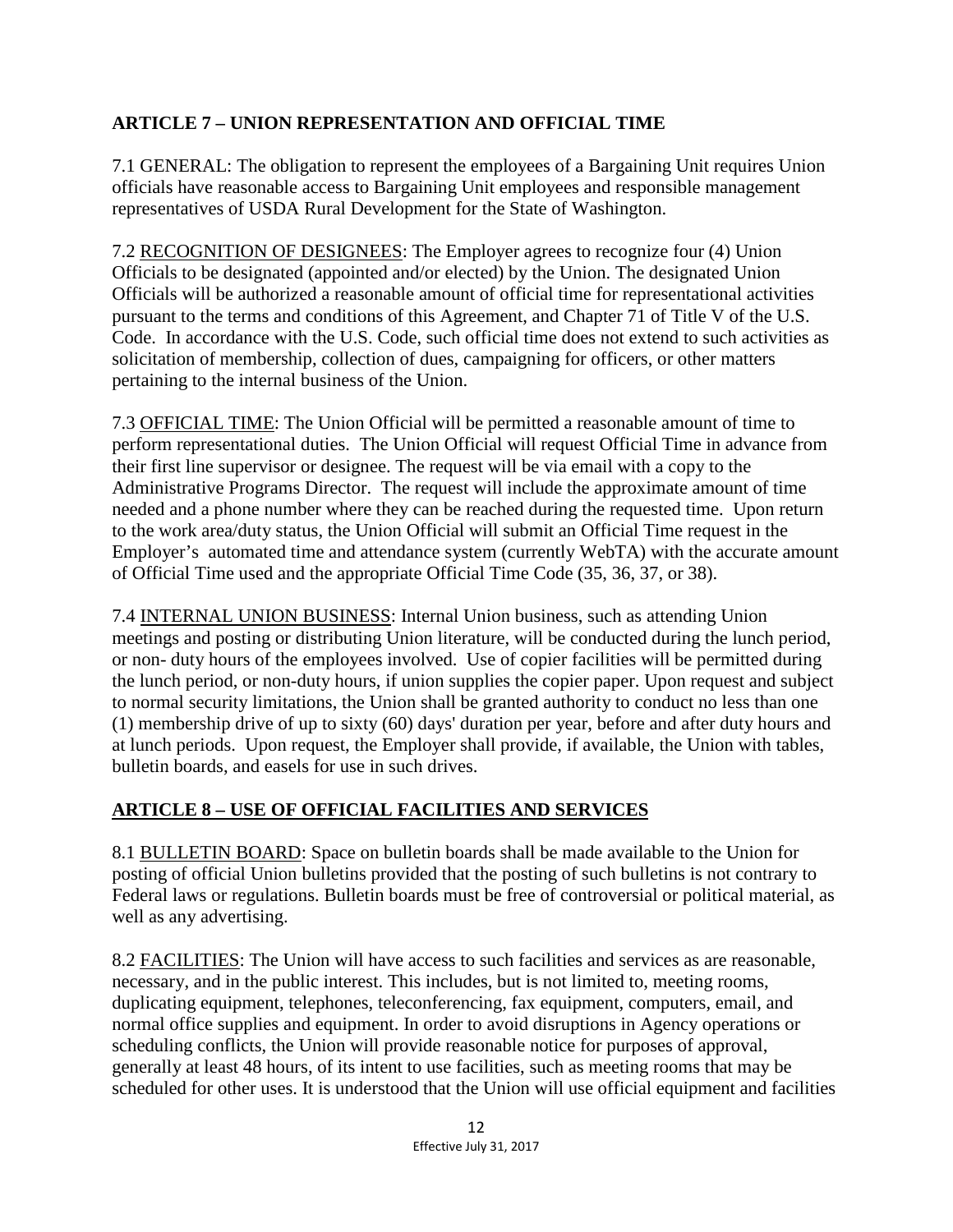only for representational purposes of Rural Development employees when on official time. All internal Union business will be conducted during non-duty hours.

8.3 UNION TRAVEL: The Union will make every reasonable effort to keep travel and per diem charges to a minimum by utilizing technology and equipment. Travel and per diem will be claimed only in connection with approved official time and subject to the provisions in the following two subsections.

- A. UNION OFFICIALS: Ordinarily and customarily, travel and per diem will be paid in connection with authorized official time while negotiating labor-management agreements and/or attending labor-management council meetings, attending management initiated meetings with the Union, representing the Union before the FLRA or the Federal Service Impasses Panel, representing the Union in an arbitration proceeding or in such other instances as mutually agreed upon by the Parties. If a GSA vehicle is unavailable, the union official may use a privately owned vehicle and request mileage reimbursement.
- B. BARGAINING UNIT MEMBERS: The employee will make every reasonable effort to first make use of the Employer's telecommunications equipment, i.e., telephone, fax, and email, in connection with any potential grievance. If a face-to-face meeting with a Union Official is needed, the Union Official will normally travel to the employee's worksite. If the Union Official is unable to travel, then the employee, with supervisory approval, will go to the Union Official's duty station. In this event, a GSA vehicle will be used if available. If a GSA vehicle is unavailable, the employee may use a privately owned vehicle and request mileage reimbursement.

## 8.4 LABOR/MANAGEMENT RELATIONS TRAINING:

A. UNION SPONSORED TRAINING SESSIONS: The Employer agrees to grant a reasonable amount of official time, to employees who are Union officials, who are USDA Rural Development employees, for the purpose of attending Union sponsored training sessions related to representational duties (steward/officer training, grievance handling and arbitration, negotiations, FLRA practices and procedures, etc.). The Union will provide the Employer an agenda, training content and/or materials to support the time requested.

This does not preclude the Union from requesting and the Employer granting additional official time if the Employer determines that a particular request is justified due to the nature of the training, which the Union proposes to attend.

B. EMPLOYER/UNION SPONSORED TRAINING SESSIONS: The Employer agrees to joint Labor-Management training sessions on official duty time with Union Officials, supervisors, and managers regarding the administration of this agreement.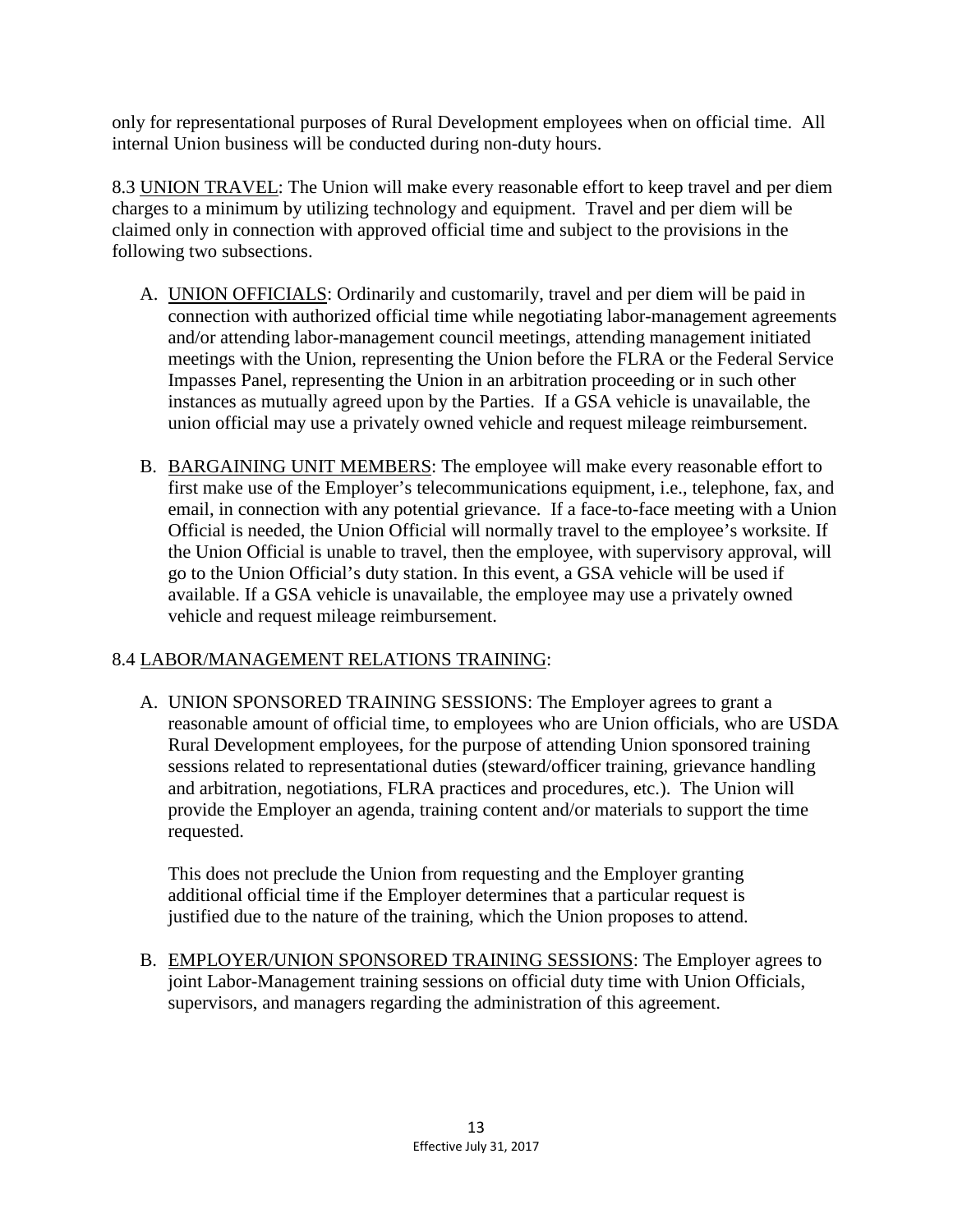### **ARTICLE 9 – HOURS OF DUTY AND PREMIUM PAY**

9.1 HOURS OF DUTY AND CREDIT HOURS: Both Parties recognize the use of Alternate Work Schedules (AWS) can improve productivity and morale and provide greater service to the public. Any choice of AWS must be mutually acceptable to the supervisor and the employee. Alternative work schedule and credit hours are authorized in accordance with governing laws, rules, regulations, policies, RD Instruction 2051-F as amended and this Article.

a. Official Hours – the hours when an office is open for business to serve customer needs is normally from 8:00 a.m. until 4:30 p.m. Exceptions are Satellite Offices that are not fully staffed and open to public by appointment only.

#### 9.2 OVERTIME AND COMPENSATORY TIME:

- a. Overtime and compensatory time off in lieu of overtime pay will be administered in accordance with applicable laws, rules, policies, practices, regulations, including RD Instruction 2051-H, Hours of Pay, Subpart H as amended and this Article. Overtime under this Article must be approved by the Employer in advance of the work being performed.
- b. Employees are designated as exempt or nonexempt to determine if the Fair Labor Standards Act (FLSA) is applicable to an employee.
- c. A FLSA exempt employee is one who is not covered by the minimum wage and overtime provisions of the Fair Labor Standards Act.
- d. A FLSA nonexempt employee is one who is covered by the minimum wage and overtime provisions of the Fair Labor Standards Act.

#### 9.3 COMPENSATORY TIME FOR TRAVEL (CTFT):

a. CTFT is time that is credited under the authority of 5 CFR 550, Subpart N. CTFT will be earned and used in fifteen (15) minute increments. There is no maximum limit of CTFT that may be accumulated. An employee may not receive payment under any circumstances for any unused CTFT. CTFT not used within twenty-six (26) pay periods after it was earned will be forfeited.

#### **ARTICLE 10 – LEAVE**

10.1 LEAVE: The Employer and Union have a common interest to create a Family Friendly Workplace which enables the Agency to meet their mission needs while allowing employees flexibility to meet both work and family needs.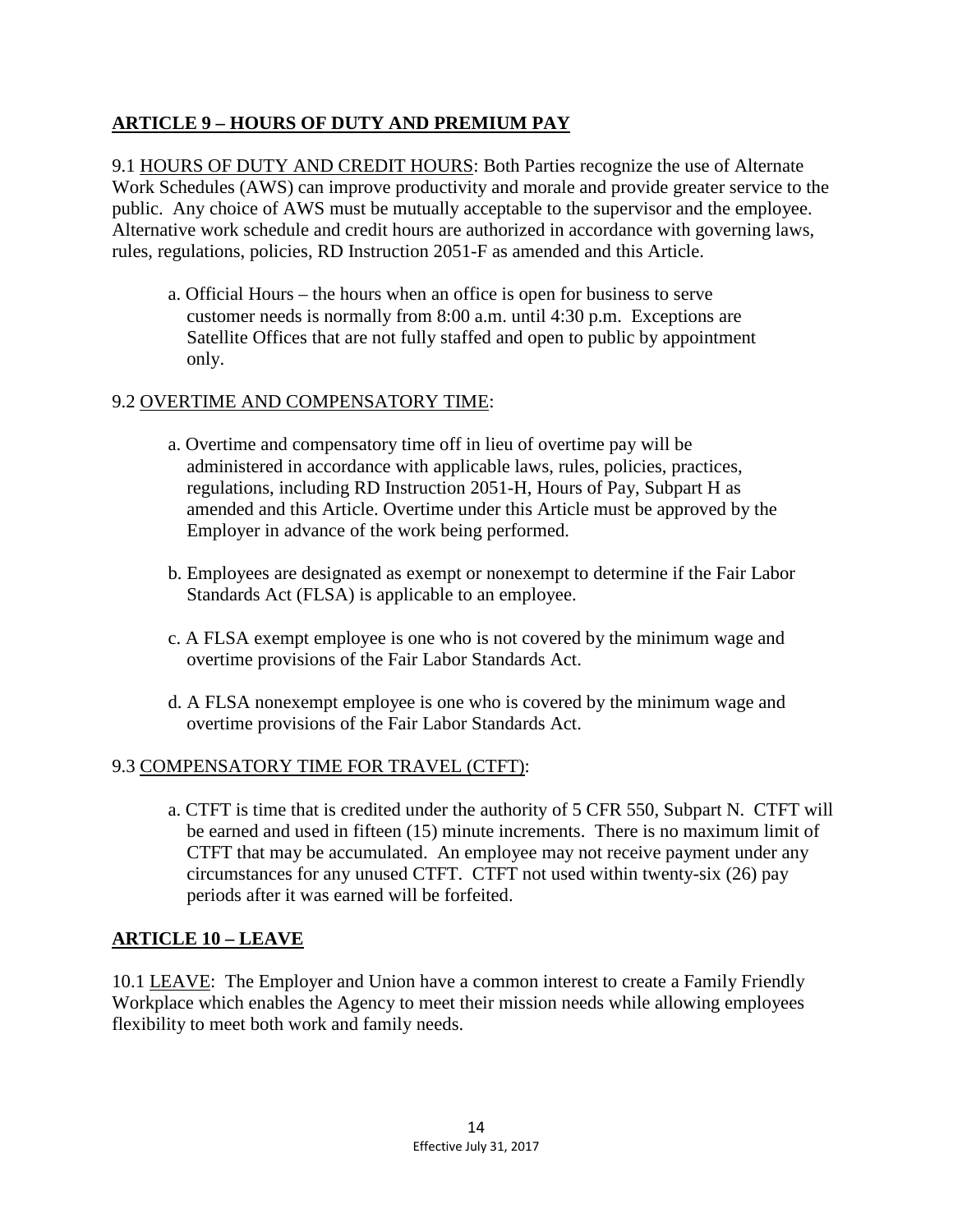The Employer agrees to administer hours of duty and alternative work schedules in accordance with Federal Laws, rules, policies, practices, and regulations including RD Instruction 2066-A as amended.

## **ARTICLE 11 – TELEWORKING**

11.1 GENERAL: Teleworking is a flexible worksite arrangement that improves the quality of work life, employee productivity, the balance of work and personal/family life, the environment, energy utilization, and other social and economic conditions. The Parties agree Teleworking will be administered in accordance with laws, rules, regulations, policies, procedures, and practices, including Rural Development Instruction 2045-A as amended.

Employees are responsible for safekeeping Government materials, documents, and equipment in accordance with DR 4080-811-002 along with other laws, rules, regulations, policies, procedures, and practices as amended.

# **ARTICLE 12 – HEALTH AND SAFETY**

12.1 GENERAL: The Employer and the Union have a common interest in promoting safe working habits and safe conditions. The Employer has an obligation to provide safe working conditions. It is recognized that each employee has the primary responsibility for his/her own safety and as such, is further responsible for promptly bringing to the attention of his/her supervisor any unsafe working conditions. The Employer will investigate and if warranted, promptly take appropriate action to correct the unsafe condition. If corrective measures are not taken within a reasonable amount of time the Union may elect to accompany the Employer in a further investigation and recommend appropriate action.

12.2 FIRST AID: Where full health facilities are not available on the premise, the Employer agrees to provide first aid kits(s) and designate a position in each office to maintain the kit(s).

## 12.3 AUTOMOBILES:

- A. An employee will not be required to operate a Government motor vehicle known to be unsafe as determined by the Employer.
- B. The Employer will authorize the ordering of the following safety equipment for each GSA vehicle:
	- (1) First aid kit and flashlight.
	- (2) Chains or approved traction devices.
	- (3) De-icer and/or scraper.
	- (4) Blankets and flares.

In addition, if individual employees, based upon their travel patterns, feel other devices or items are necessary they may request such items through normal supply channels.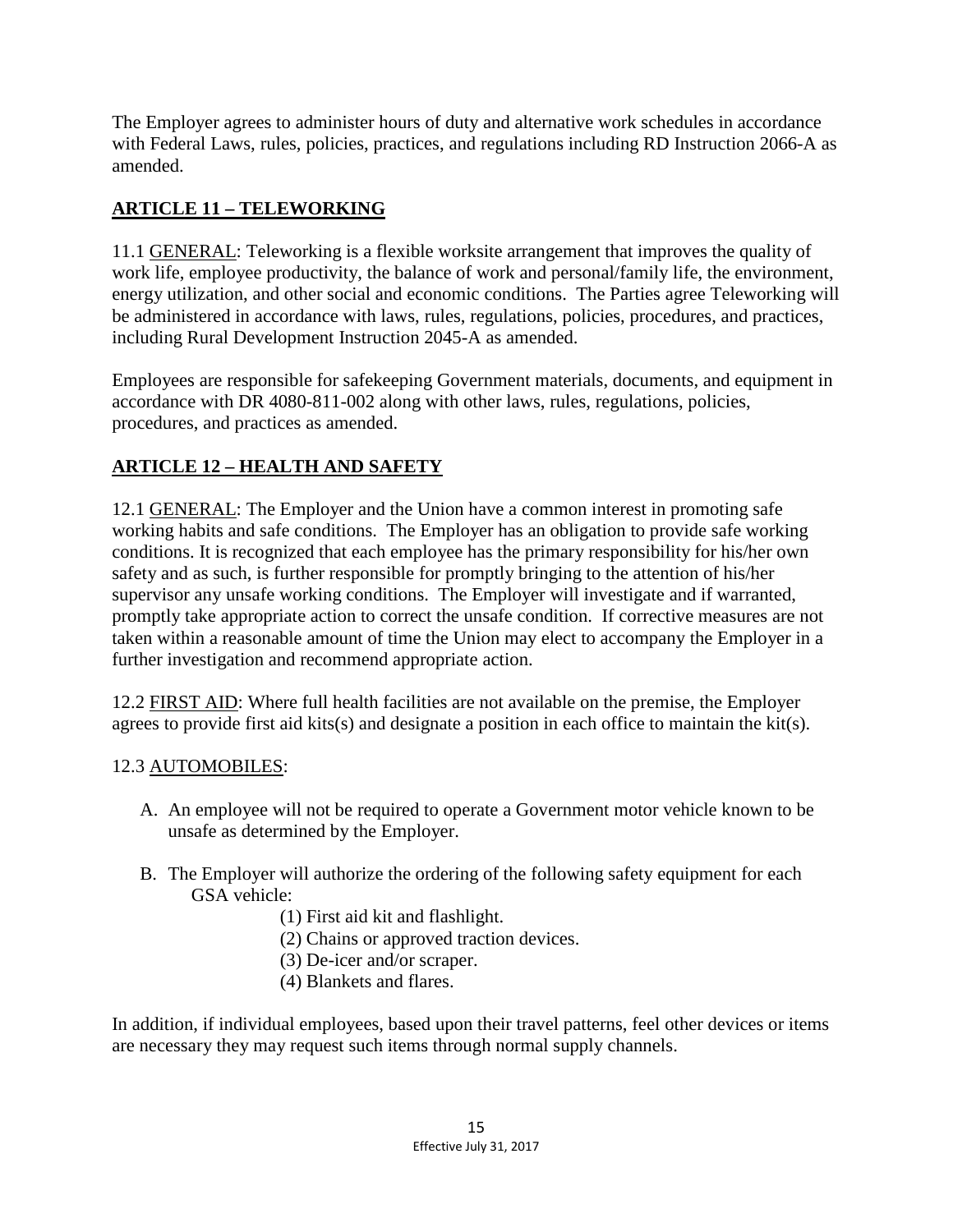12.4 INJURY REPORTING: All on-the-job injuries, whether or not such injuries at the time are considered to be disabling, will be reported immediately to the supervisor and Human Resources.

12.5 PERSONAL SAFETY: An employee may decline to perform his or her assigned task because of a reasonable belief that, under the circumstances, the task poses an imminent risk of bodily harm or a life-threatening situation coupled with a reasonable belief that there is insufficient time to obtain guidance. The employee will promptly bring to the attention of his/her supervisor any unsafe working condition. The Employer will investigate, and if warranted, promptly take action to correct the unsafe condition.

Employees have the primary responsibility for their personal safety. The Employer agrees it will not assign and employees may decline to work where there is imminent risk of serious injury or a life-threatening situation.

12.6 WELLNESS PROGRAM: The Employer and the Union are committed to fostering both a physically and mentally healthy workplace by offering support and services to assist employees to enhance their overall well-being both at work and away from the office through preventative measures that encourage healthy lifestyles and supportive assistance in times of need. Toward these ends the agency will support the development of a wellness program. The wellness program will encourage employees to participate in active life-style activities to maintain mental and physical well-being, enhance employee's ability to lead a satisfying and productive life both on and off the job, and reduce Agency costs by increasing productivity and reducing illness and injuries. Education, prevention, and personal fitness programs will be incorporated in the wellness program to meet these objectives.

- A. Education Initiatives: The objective is to make employees aware of available information and opportunities to develop and pursue healthy lifestyles that could improve their own "wellness". Initiatives may include information sessions or dissemination through employee newsletters on subject such as nutrition, weight control, eye care, smoking cessation, dealing with stress, etc. This will include dissemination of information about USDA's Office of Human Resources Management Work/life and wellness programs. [\(https://www.dm.usda.gov/employ/worklife/worklife/index.htm\)](https://www.dm.usda.gov/employ/worklife/worklife/index.htm)
- B. Health Screening and Evaluation Initiatives: The objective is to reduce the potential risk of illness and support employee efforts to develop their own baseline indicators of health and track their improvements as they implement a personal fitness program. These initiatives offer participatory activities such as health risk appraisals, health screening, flu vaccinations, blood testing, and interpretation of results. The committee shall seek no cost resources to provide employees.
- C. Personal Fitness Initiatives: The objective is to support employee's individual efforts to improve their fitness as appropriate (i.e. weight loss, flexibility, muscle tone, aerobic capacity, stress reduction, etc.) It is recommended that all participants seek the advice of their health care provider prior to commencing a personal fitness routine.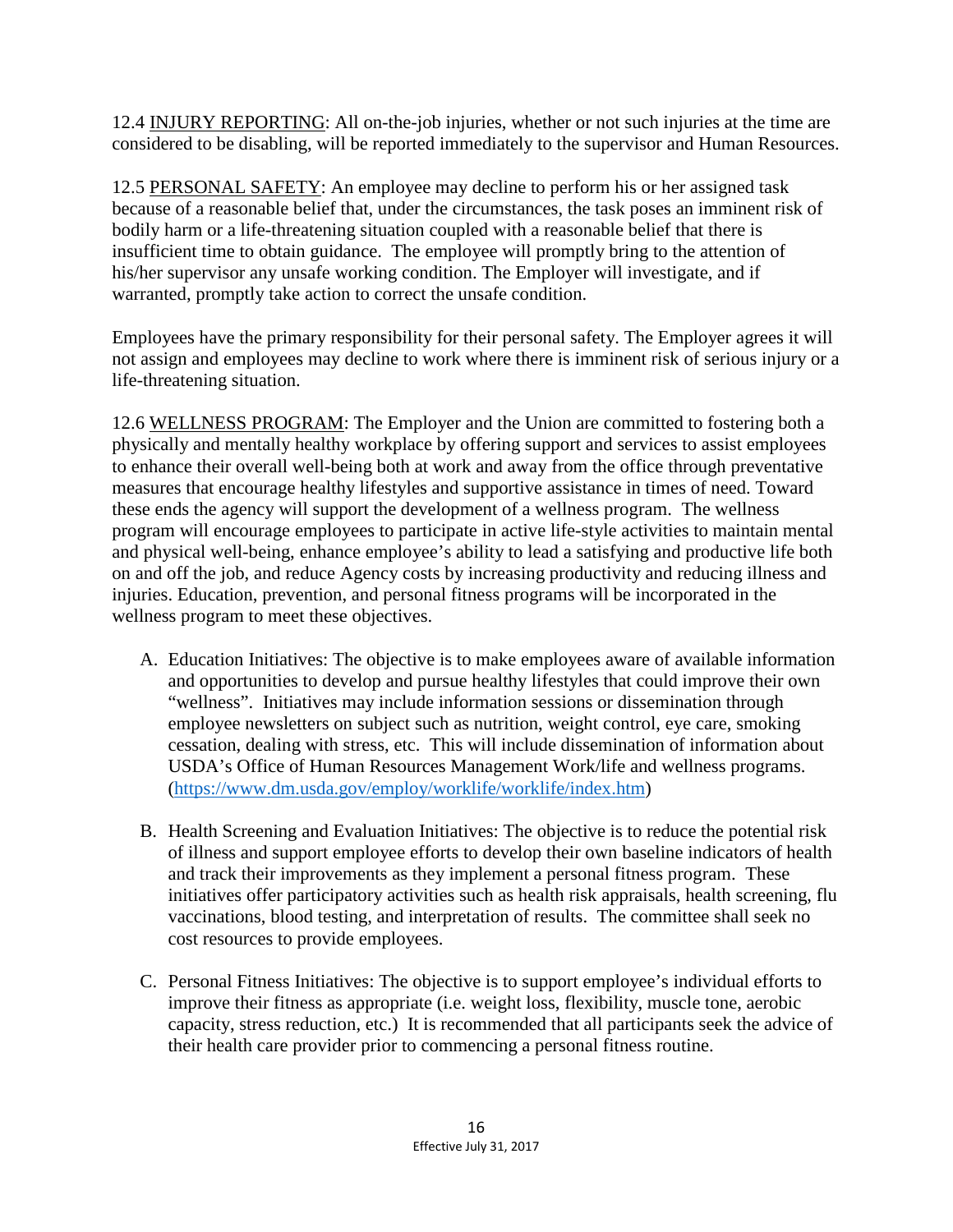WORK AND LEAVE FLEXIBILITIES: Participation in wellness program activities is voluntary and activities associated with the employee's Personal Fitness Program will be undertaken on the employee's own time. Annual Leave may be granted for wellness activities in accordance with Article 10 – Leave. Scheduling time for participation in wellness program activities will be coordinated between the employee and the supervisor. Management agrees that employees may be granted an excused absence for a reasonable period of time to participate in programs and functions sponsored by the Agency, or a USDA Agency/Staff Office if participation is in the interest of the Federal government. Under certain circumstances, an employee may be excused when the function is sponsored by another Federal Government Agency/Staff Office such as OPM, etc. These situations should be determined on a case-by-case basis and approved in advance.

WELLNESS COMMITTEE: The wellness committee will be composed volunteers from all RD Offices around the state, and will include one union representative. The committee will meet at least twice per year to coordinate the program and provide support and direction for wellness activities.

AUTHORITY: Title 5, United States Code, section 7901 (5 U.S.C. 7901) and Departmental Regulation 4060-630-002 section 17. OFFICIALLY SPONSORED FUNCTIONS AND PROGRAMS

## **ARTICLE 13 – POSITION DESCRIPTIONS AND CLASSIFICATIONS**

13.1 GENERAL: The Employer agrees to maintain job descriptions, which accurately reflect the major duties and responsibilities, assigned to bargaining unit members. Employees and supervisors should periodically review the position description to assure that accuracy is maintained. The Employer will provide a copy of the job description (hard copy or electronic) to the employee.

13.2 INACCURACIES: If an employee believes that his/her position description is inaccurate, he/she should advise the supervisor of the concern and provide the supervisor with sufficient information in writing to allow the supervisor to look into the matter. The matter will be elevated to Human Resources who will provide a response to the employee.

13.3 DISPUTES: If an employee believes that his/her position is incorrectly classified as to series and/or grade and the State Office disagrees, he/she have three options to pursue a classification appeal with:

- A. Rural Development Assistant Administrator for Human Resources; or,
- B. USDA Office of Human Resources Management; or,
- C. U.S. Office of Personnel Management (OPM).

## **ARTICLE 14 – MERIT PROMOTION**

14.1 PROCEDURES: All actions under Merit Promotion will be taken in accordance regulations of the Department, Agency, including RD Instruction 2045-C as amended and this agreement.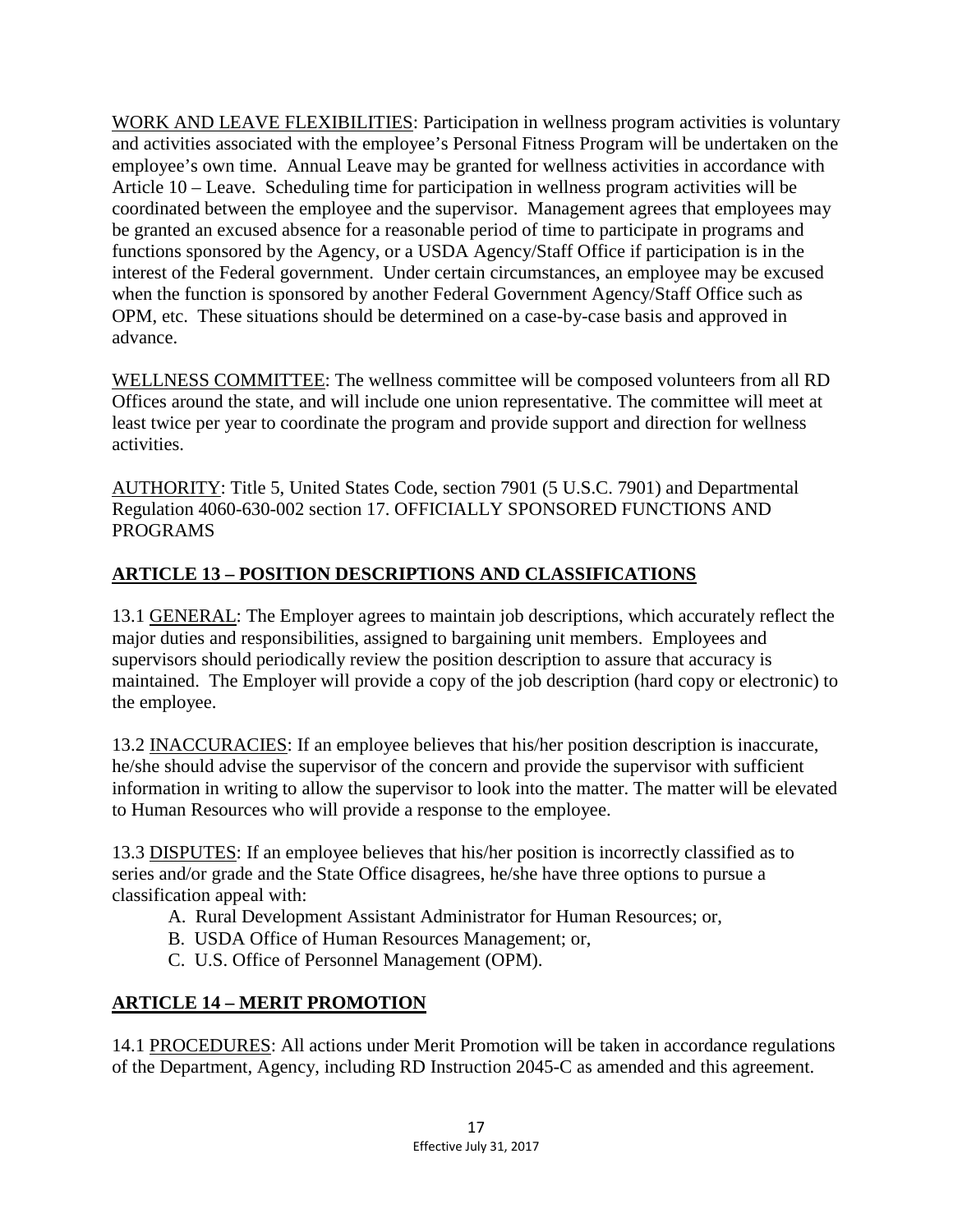14.2 VACANCIES: All vacancies in the bargaining unit which are to be filled competitively under the Merit Promotion Plan will be announced through USA Jobs.

14.3 NON-COMPETITIVE APPOINTMENTS: The Agency also has the right to fill a position through reassignment, transfer, or any other exception to the Merit Promotion Plan.

14.4 AREAS OF CONSIDERATION: For any action under the Merit Promotion Plan involving a position within the bargaining unit, the minimum area of consideration will be defined as statewide. A wider area of consideration may be established if it is anticipated that sufficient (i.e., at least three (3) highly qualified candidates) will not be available state-wide.

14.5 RE-ADVERTISEMENTS: The Agency has the sole discretion deciding whether to readvertise any vacancy for which a selection has not been made.

# **ARTICLE 15 – TRAINING AND CAREER DEVELOPMENT**

15.1 POLICY: The parties agree that the primary function of training is to assure the optimum use of human resources in attaining organizational needs. Determination of training needs is the responsibility of the Agency. The Agency should provide training necessary for the performance of employees' assigned duties, and, where appropriate, for improvement of organization and individual performance.

Within budget allocations, and with supervisor's approval, the Employer shall provide employees with training opportunities including formal courses, on the job training and selfdevelopment courses which are job related and to the benefit of the Agency. The Employer shall determine training needs and shall establish priorities based on the needs of the Agency. Employees are encouraged to explore self-development training on their own initiative.

15.2 INDIVIDUAL DEVELOPMENT PLANS: Individual Development Plans (IDPs) are a developmental partnership between the employee and supervisor. IDPs are living documents. Bargaining unit employees should be pro-active in formulating, maintaining and updating their own IDPs year-round and not only at the time of their annual evaluations. The Employer may deny training-related requests that are not mentioned in the employee's IDP. Other reasons for denial are scheduling conflicts, training not related to job, budget reasons, etc.

# **ARTICLE 16 – PERFORMANCE MANAGEMENT**

16.1 OVERVIEW: USDA Rural Development and bargaining unit employees will strive for continuous improvement in performance to fulfill the Agency's commitment to providing quality customer service. Accomplishment of the mission is intended to be achieved within an environment that both recognizes employee contributions and promotes teamwork. Improvement in Agency performance will be sought by analyzing work processes and correcting systemic problems and/or revising processes, as appropriate.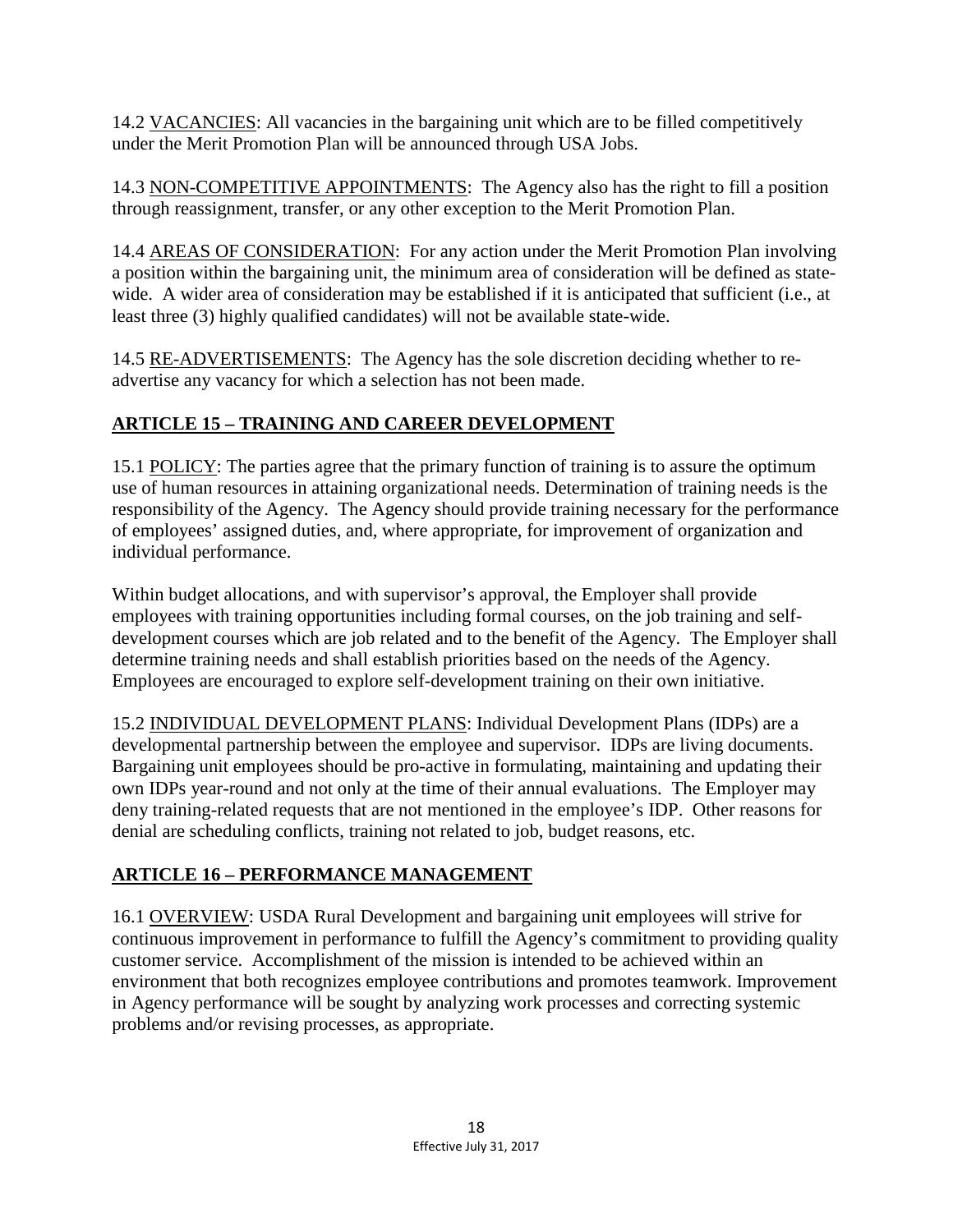16.2 SYSTEM: The Employer agrees to administer the Performance Management Policy in accordance with RD Instruction 2060-A, Rural Development Performance Appraisal as amended and this Agreement.

## **ARTICLE 17 – EMPLOYEE RECOGNITION**

17.1 GENERAL: The Employer agrees to administer Employee Recognition in accordance with applicable laws, rules, regulations, policies, procedures, and practices as amended.

All employees are encouraged to submit recommendations for awards to individuals when they believe a contribution to be significant. An employee may nominate another employee for a cash award, time off, or non-monetary award. All nominations must be sent to the first line supervisor. Original nomination forms are to be sent to Human Resources upon approval, for processing and/or filing. Management approves all cash award nominations in accordance with agency policy.

Supervisors are responsible for ensuring that dual recognition for the same accomplishment does not occur; however, the combination of two awards (e.g., a plaque may be given in conjunction with a cash award) cannot exceed the total value of the approved award.

# **ARTICLE 18 – DISCIPLINARY AND ADVERSE ACTIONS**

18.1 CAUSE: Disciplinary and adverse actions against all employees must be for just cause, fair, equitable, and consistent with applicable laws and regulations. Disciplinary action for the purpose of this article is defined as a letter of reprimand, or a suspension from employment for fourteen (14) days or less. An adverse action for the purpose of this article is defined as a reduction in grade, removal, or suspension for more than fourteen (14) days or a furlough without pay for thirty (30) days or less.

The parties agree the concept of progressive discipline envisions the use of discipline and adverse action as a method of correcting employee conduct rather than as punishment. The effective use of progressive discipline requires timely application of sanctions to deal with the problem; however, the parties also recognize circumstances may arise where the concept of progressive discipline may not be appropriate (i.e. immediate removal for proven cases of violence, major theft, etc.) or where the timely application of discipline or adverse action may not be possible (such as when an investigation or criminal proceeding must first be completed). In all cases, the employer will afford the employee all procedural and other rights to which the employee is entitled.

18.2 PROCEDURE: Disciplinary and adverse actions will be taken and processed in accordance with applicable laws, rules, and regulations, as amended and this agreement.

18.3 PRELIMINARY INVESTIGATION: Whenever the Employer begins an investigation into an employee's conduct with the intent to prove or disprove actions by the employee which the Employer reasonably believes might result in disciplinary or adverse action against the employee, the Employer will inform the employee that the inquiry is occurring and that he/she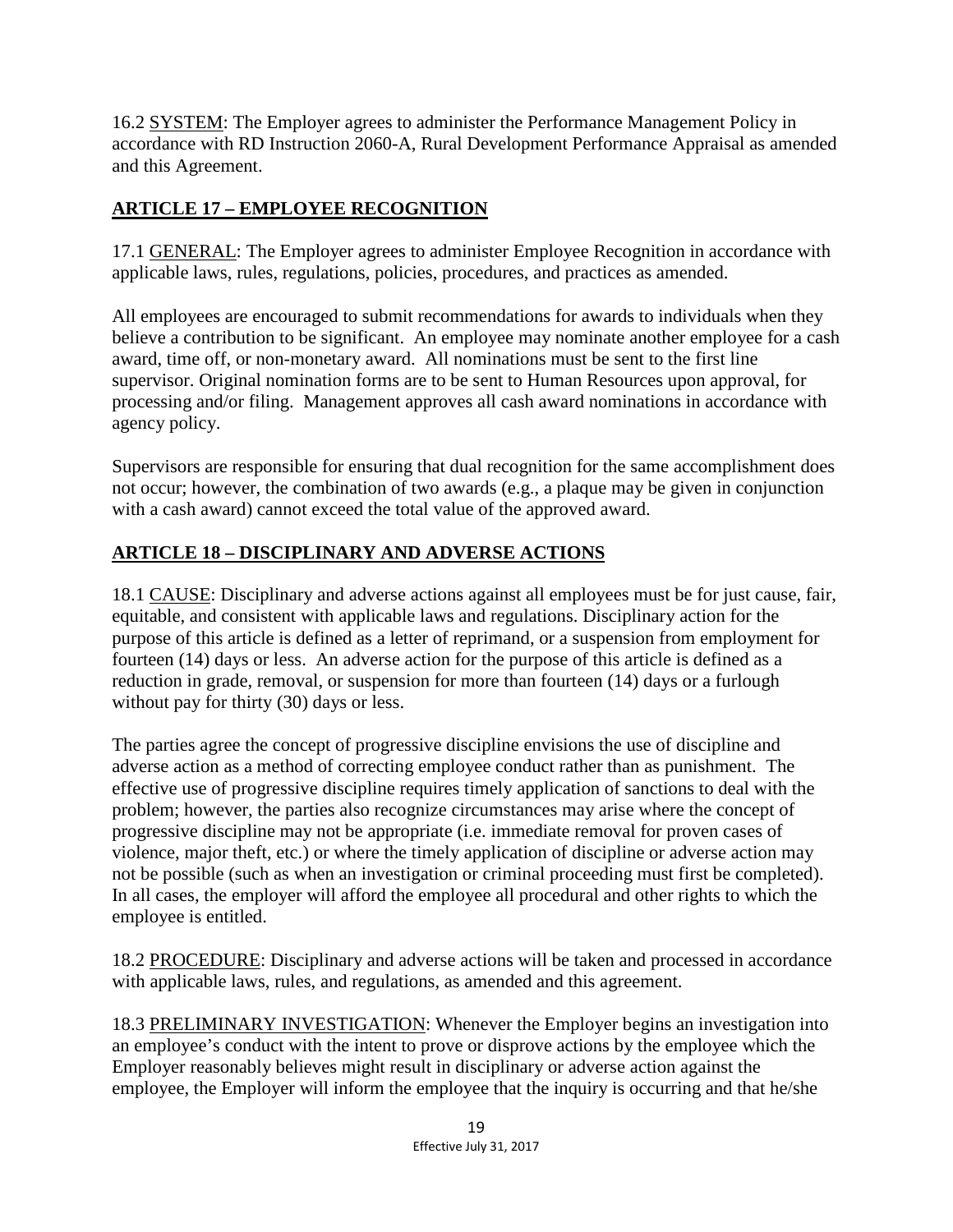has a right to union representation in any discussion with the Employer's representative concerning the inquiry.

18.4 REPRESENTATION: A bargaining unit employee receiving a notice of proposed disciplinary or adverse action is entitled to self-representation, to union representation, or to other appropriate representation. When the employee chooses to be represented by the union, the representative will be entitled to advance notice and to be present at any meeting between the employee and employer to discuss the disciplinary or adverse action taken against the employee.

When the Employer proposes a disciplinary action (suspension of 14 days or less), the following procedures will apply: The Employer will provide the employee with at least 10 days advance written notice of a disciplinary (suspension of 14 days or less) action. The notice will state the reasons for the proposed disciplinary action, with sufficient detail to enable the employee to understand the reasons for the action. The employee may respond orally and/or in writing within 10 days from receipt of the notice (proposal letter), and may furnish affidavits and other documentary evidence in support of their response. The employee will be granted a reasonable period of official time to prepare any reply. Should the employee require additional time to respond to the notice (proposal letter), the employee must request an extension from the deciding official in writing prior to the expiration of the ten (10) day response time. The employee may be granted an extension of the reply period, at the discretion of the deciding official, provided that the employee provides valid reasons requiring such an extension. After receipt of the written and/or presentation of the oral response, or the termination of the response period, whichever comes first, the Employer will issue a timely written decision to the employee, which shall include a statement of the employee's grievance rights.

When the Employer proposes an adverse action, the following procedures will apply: The Employer will provide the employee with at least 30 days advance written notice of an adverse action. The notice will state the reasons for the proposed adverse action, with sufficient detail to enable the employee to understand the reasons for the action. The employee may respond orally and/or in writing within 15 days from receipt of the notice (proposal letter), and may furnish affidavits and other documentary evidence in support of their response. The employee will be granted a reasonable period of official time to prepare any reply. Should the employee require additional time to respond to the notice (proposal letter), the employee must request an extension in writing prior to the expiration of the 15 day response time. The employee may be granted an extension of the reply period, at the discretion of the deciding official, provided that the employee provides valid reasons requiring such an extension. After receipt of the written and/or presentation of the oral response, or the termination of the response period, whichever comes first, the Employer will issue a timely written decision to the employee, which shall include a statement of the employee's appeal rights.

18.5 ADVICE OF RIGHT TO REPRESENTATION: The proposed disciplinary or adverse action letter will advise the employee of his/her right of representation by the Union.

18.6 EVIDENCE DISCLOSURE: Only the evidence relied upon in proposing a disciplinary or adverse action will be provided to the employee or their representative upon request to the assigned Human Resources Manager/Specialist.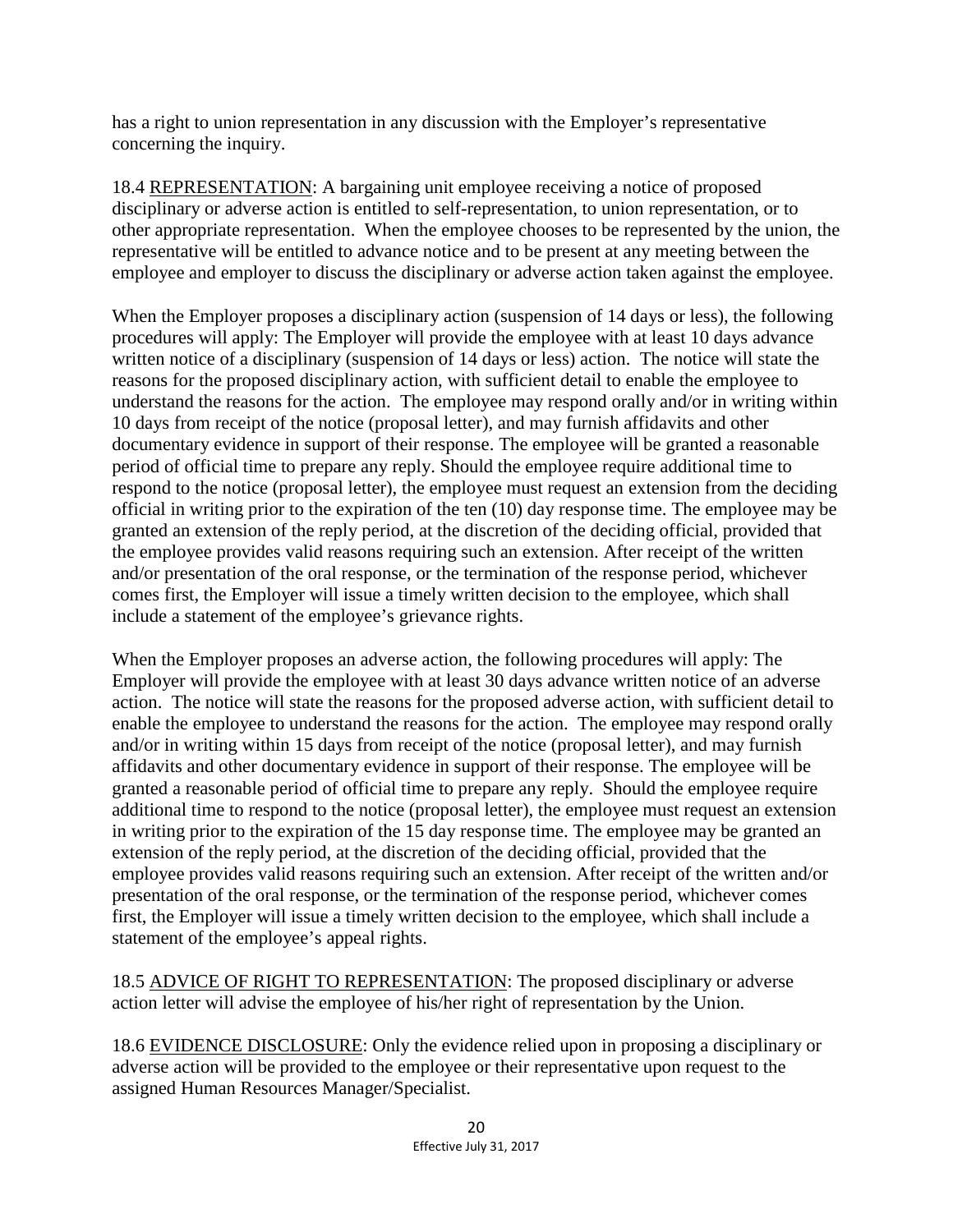## **ARTICLE 19 – ALTERNATIVE DISPUTE RESOLUTION**

19.1 PURPOSE: Alternative Dispute Resolution (ADR) is to promote principles and practices that will contribute to an improved working relationship. This process will demonstrate a commitment to a positive approach and joint ownership of concerns and solutions. It is intended to resolve disputes quickly and informally.

19.2 ALTERNATIVE DISPUTE RESOLUTION (ADR) OVERVIEW: ADR consists of a variety of approaches to early intervention on and dispute resolution often involving the use of a neutral, third party. ADR is voluntary.

Mediation involves the intervention into a dispute or negotiation by an impartial and neutral third party, who has no decision-making authority. Disputing parties must interact with each other in order for mediation to be successful. Mediation will be scheduled in a neutral location away from the employee's immediate work site

ADR in Rural Development is open to all employees and will not impact on the existing formal means they already have to resolve issues, such as negotiated or administrative grievances, appeals or EEO complaints. The ADR program will provide employees with additional means to resolve workplace concerns or differences.

Since ADR participation is strictly voluntary, an employee may terminate the procedure at any time.

#### 19.3 POLICY:

- A. Bargaining unit employees/Union may opt to use the ADR process for employee grievances at any stage of the grievance process prior to arbitration. The Union/Employer may opt to use the ADR process after the decision is issued for Union/Employer grievances or if no decision is issued. The ADR program may only be utilized once per bargaining unit employee grievance.
- B. This process does not take away statutory rights.
- C. ADR is voluntary and participation is open to all aggrieved parties (employees, Union, and Employer), who agree in writing to participate.
- D. ADR is confidential. The parties will be advised that the contents of the mediation discussion are confidential. All notes will be destroyed at the close of mediation. Each party will have a copy of the ADR Agreement. The original agreement will be maintained in the Human Resources Office.
- E. All agreements signed by parties are binding.
- F. Any issue may be considered for mediation.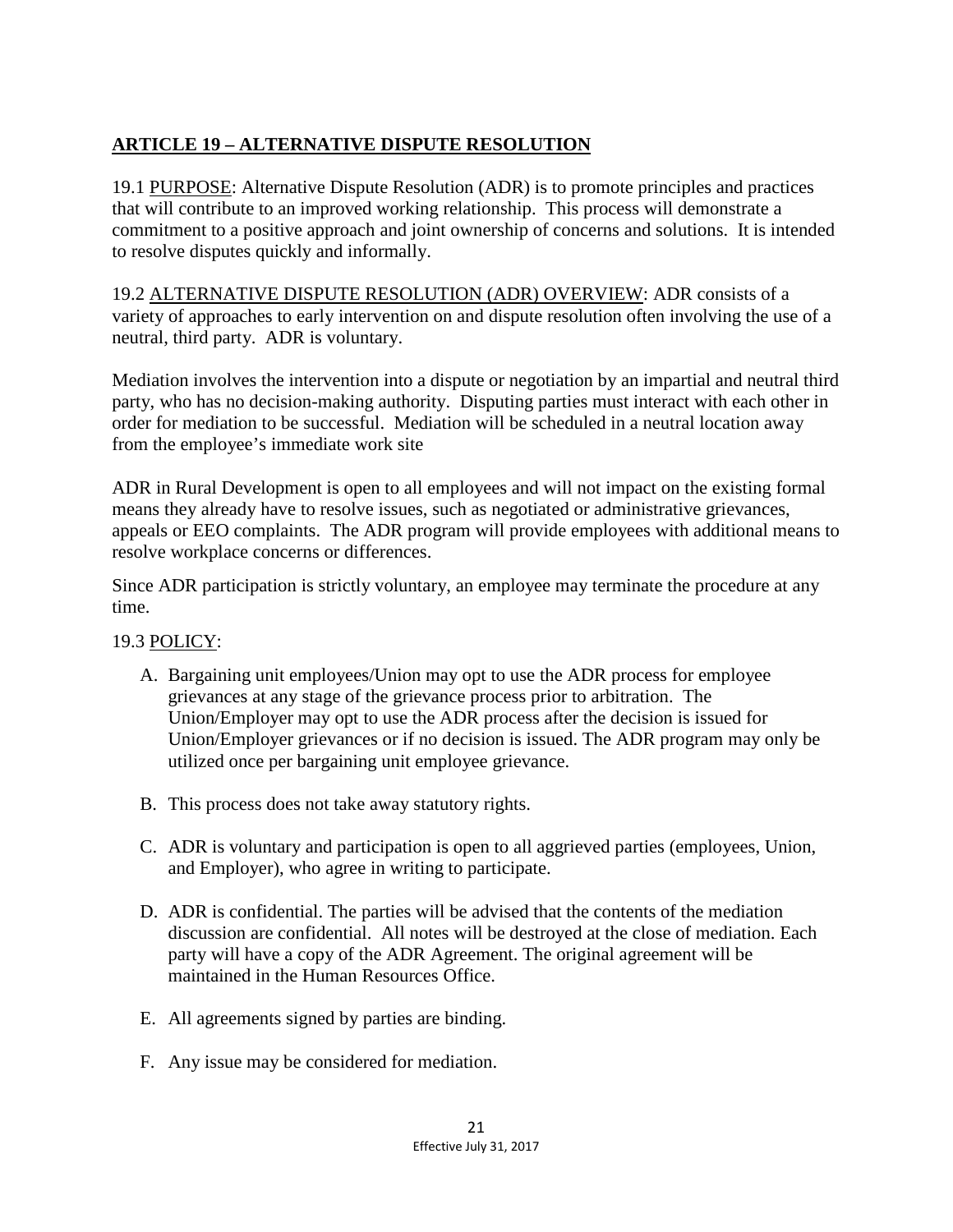19.4 PROCEDURES: Once the aggrieved employee determines he/she wants to use the ADR process he/she will contact the Administrative Programs Director/Human Resources Manager and/or the Union Official. Designated agency ADR program officials or Union official will inform the other party of an employees' desire to utilize the ADR process. Within a mutually agreed upon time frame, the same designated agency ADR program officials will set up the initial mediation session using available resources such as the Federal Mediation and Conciliation Service. If needed, a second mediation session will be scheduled. If the issue is resolved, a copy of the agreement will be forwarded to the Human Resources Manager and the process will stop. If the issue is not resolved, the grievance process may be utilized.

19.5 PAYMENT: If funding cannot be obtained by the National Office the cost of mediation will be split between the Union and Management, if funds are available.

# **ARTICLE 20 – GRIEVANCE PROCEDURES**

20.1 COMMON GOAL: The purpose of this article is to establish a procedure for the prompt and equitable settlement of grievances. The Employer and the Union recognize the importance of settling grievances promptly, fairly, and in an orderly manner that will maintain the selfrespect of the Employee and be consistent with the principles of good management. The Employer and the Union agree that every effort will be made to settle grievances at the lowest possible level. It is the intent of the Employer and the Union to have open discussions surrounding issues that may have led to the grievance, to give such matters serious attention, and to cooperate in the resolution of the same in the spirit of mutual problem solving.

20.2 LIMITATIONS: A grievance means any complaint by (a) any employee concerning any matter relating to the employment of the employee; (b) the Union concerning any matter relating to the employment of any employee; or (c) any employee, the Union or the Employer concerning the effect or interpretation or a claim of breach of the collective bargaining agreement, or any claimed violation, misinterpretation or misapplication of any law, rule, or regulation affecting conditions of employment. This procedure shall be the exclusive procedure for resolving complaints except for the following matters, which are specifically excluded from the procedure:

- (a) A violation relating to political activities;
- (b) Retirement, life insurance, or health insurance;
- (c) A suspension or removal for national security reasons;
- (d) Any examination, certification or appointment;
- (e) The classification of any position which does not result in the reduction-in-grade or pay of an employee;
- (f) Non-selection for promotion from a group of properly ranked and certified candidates, unless the complaint alleges pre-selection or that a pattern of discrimination exists;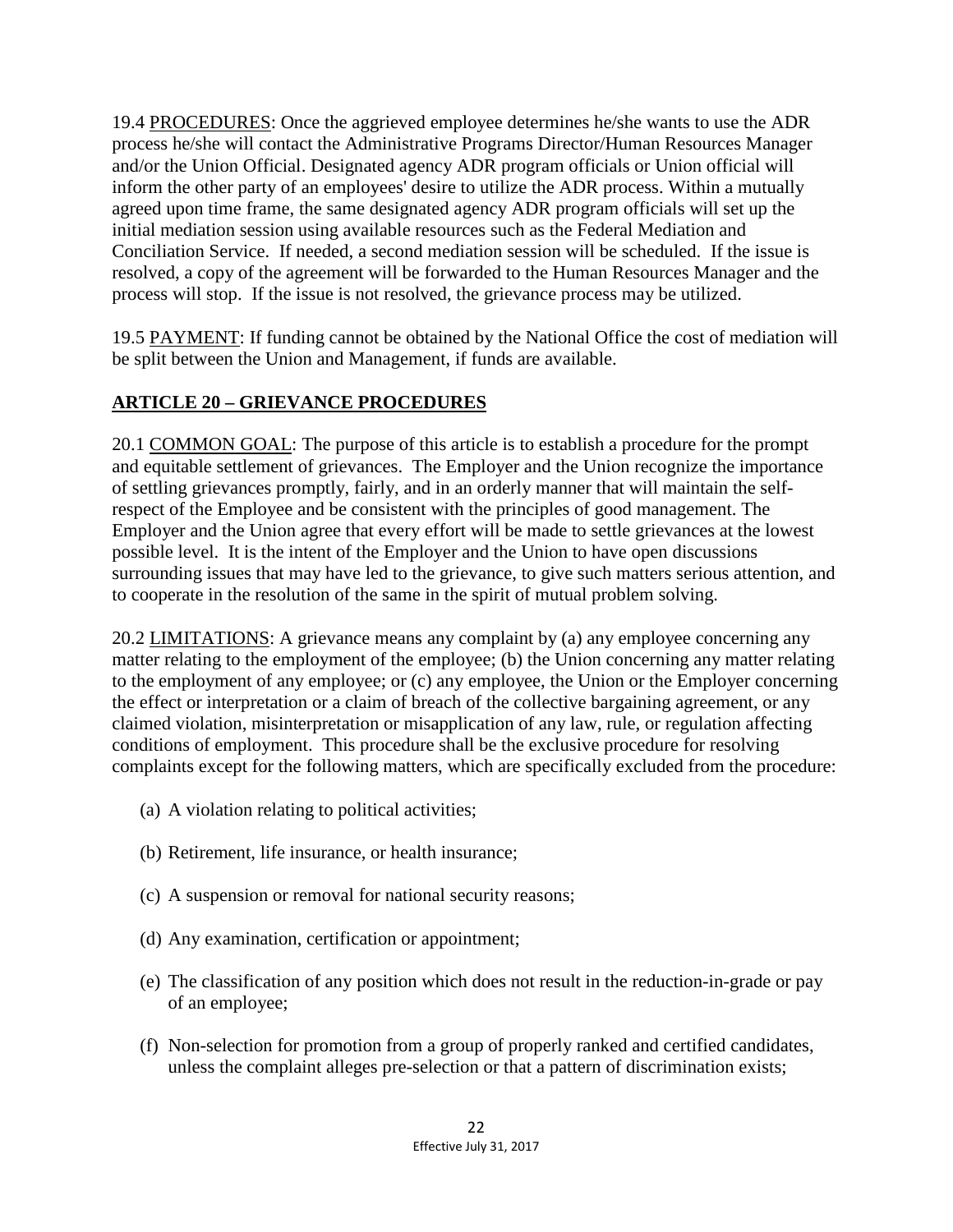- (g) An action terminating a temporary position;
- (h) The discharge of a probationary or temporary employee;
- (i) Reduction in force for competitive employees.

Nothing in this section shall prevent employees from exercising the option of appealing adverse actions to the Merit Systems Protection Board (MSPB) provided that the employee has not initiated a grievance in writing on the matter.

20.3 REPRESENTATION: Employee(s) utilizing the negotiated grievance procedure will have the right to be accompanied, represented and/or advised by the Union. In addition, an employee and or group of employees have the right to present or process a grievance under this procedure on their own behalf. In such cases, the Union will be afforded the opportunity to be present, on official time during any and all formal discussions/meetings, between the Employer and the grievant(s) relating to the grievance filed.

20.4 TIME LIMITS: If the employee(s), the Union or the Employer fails to elevate a grievance within the time limits prescribed within this procedure, the grievance will be considered terminated. Time limits may be extended by mutual agreement in writing, provided a request for extension is presented prior to the end of the prescribed time limit.

20.5 PROCESS: The following procedures are established for the resolution of grievances:

#### A - EMPLOYEE GRIEVANCES

If the employee requests representation from the Union, NFFE Form 201 (NFFE Local Complaint Form) will be completed and submitted to the Union Official. NFFE Form 201 is located on the Washington State SharePoint site.

#### STEP 1:

Employee(s) who believe they have a grievance or when they become aware of the grievance will present it in writing to his/her immediate supervisor within 15 days after receipt of the notice of action, occurrence of the incident or knowledge of the incident (whichever occurs first).

At a minimum, the grievance will contain:

- a. The grievant(s) name, duty station, and telephone number;
- b. The specific nature of the grievance, including the identification of any provisions of the Labor-Management Agreement alleged to have been violated, if known, the provisions of any law, rule, and/or regulation affecting conditions of employment alleged to be violated;
- c. The remedial action desired.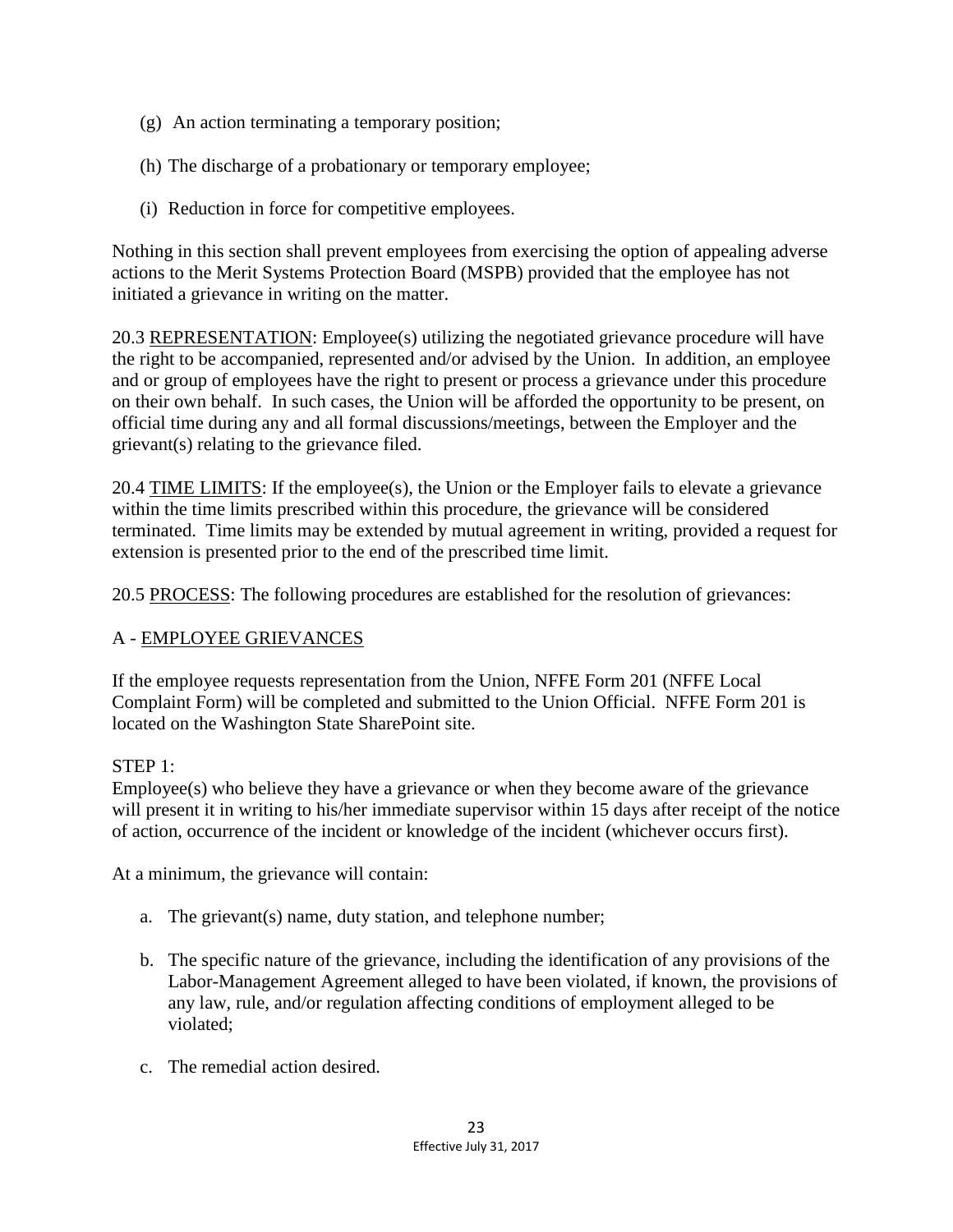The supervisor may choose to meet with the employee, and the Union Official, if requested. Whether or not a meeting occurs, the supervisor will provide the employee with a written reply within 10 days of receipt of the grievance and requested relief. If the supervisor does not have the authority to provide the requested relief, the supervisor will so inform the grievant in the written reply.

#### STEP 2:

If the grievant is not satisfied with the response from the supervisor, she/he may submit the grievance to the Second Level Supervisor within 10 days of the response. If the Second Level Supervisor is the State Director proceed to Step 3. The submission to the Second Level Supervisor must also be in writing and cite any remaining requested relief. The Second Level Supervisor may choose to meet with the employee and the Union official and, will issue a written decision within 10 days of receipt of the matter.

### STEP 3:

When a grievance reaches Step 3, it will be considered formal. The State Director or his/her designee receives all formal grievances in writing. The grievance must be presented by the employee and/or designated representative to the State Director or his/her designee within 10 days after the decision rendered at the Step Two. Upon request of the Union, the State Director or his designee shall meet with the employee and/or the representative within 10 days of receipt of the grievance. If no meeting is held, a final decision will be issued in writing within 10 days of receipt of the grievance. If a meeting is held, final decision will be issued within 10 days of the meeting.

## STEP 4:

If the grievant is not satisfied with the decision or if the State Director or his/her designee issues no decision, the Union may invoke arbitration.

## PROCEDURAL EXCEPTION:

A Step 1 Grievance must be filed prior to filing a Step 3 Grievance, except for grievances regarding actions under 5 USC 7512 (Adverse Actions) or 5 USC 4303 (Unacceptable Performance), which are grieved directly at the Step 3 level (State Director or designee).

## B - EMPLOYER AND UNION GRIEVANCES

When the Employer or the Union decides to file a grievance, they will do so by filing the grievance in writing directly with the other party for resolution within 15 days after receipt of notice of the action, occurrence of the incident or knowledge of the incident (whichever occurs first). The submission of Union grievances will be through the Union President. At a minimum, the grievance will indicate the specific nature of the grievance and the remedy desired and, where appropriate, the article(s) and section(s) of the agreement involved and any law, rule, or regulation violated. The parties shall meet within 10 days of receipt of the grievance in an attempt to resolve the grievance. If the matter is not resolved at this meeting, a written decision will be issued within 10 days of the close of the meeting. If the aggrieved party is dissatisfied with the reply, the aggrieved party may submit the grievance to arbitration.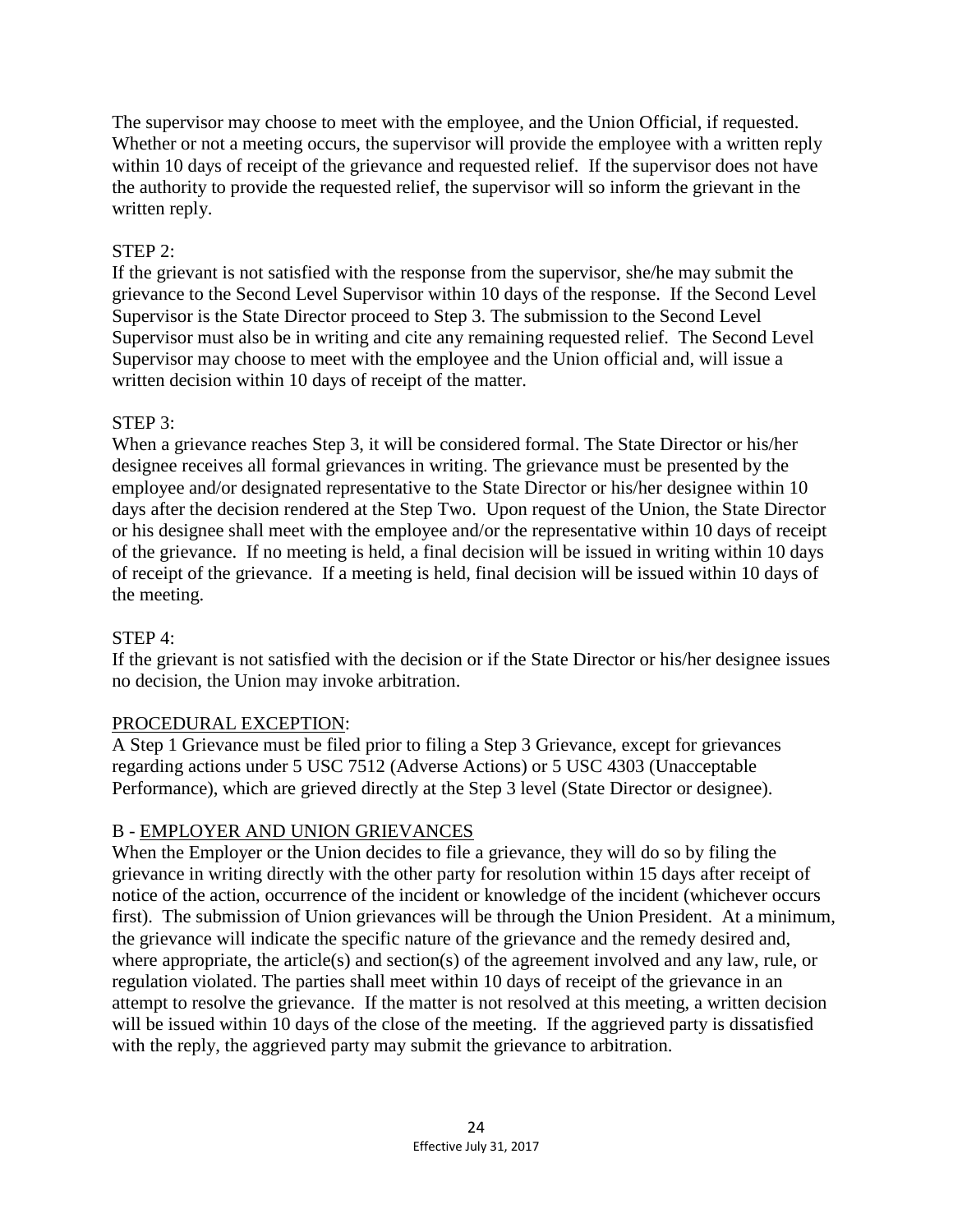C - OBSERVANCE OF DEADLINES: Management, the Union, and the grievant will observe the time limits established in this article. Failure of Management to meet the appropriate deadline will enable the grievant, or Union, to automatically proceed to the next step. Failure by the grievant, or Union, to meet the appropriate deadline will terminate the grievance.

Time limits in this article may be extended by mutual agreement in writing of the parties.

### **ARTICLE 21 – ARBITRATION**

21.1 RIGHT TO ARBITRATION: If the decision on a grievance processed under the negotiated grievance procedure is not satisfactory, the Union, either as a grievant or as a representative of the employee grievant(s), or the Employer, may refer the issue to arbitration. The notice referring an issue to arbitration must be in writing, signed by the Union President, or the Employer, as appropriate, and submitted within 30 days following receipt of the decision by the aggrieved party.

21.2 SCOPE: The parties agree that the issue(s) to be arbitrated shall be no broader in scope than the issue(s) presented during the grievance procedure.

21.3 SELECTING AN ARBITRATOR: The party invoking arbitration will, within 7 days of the request for arbitration, request the Federal Mediation and Conciliation Service (FMCS) to furnish the Parties a list of 5 impartial persons qualified to act as arbitrators who live in the State of Washington. The Party invoking arbitration will pay for the list of arbitrators. The Party requesting arbitration will contact the charged Party within 10 days after the receipt of the list for the purpose of selecting an arbitrator.

If the Parties cannot mutually agree upon on of the listed arbitrators, they will each strike one arbitrator's name from the list of five and then repeat the procedure until one person remains who will be the duly selected arbitrator. The following procedure will be used: If the date of the transmittal letter from FMCS is an odd number, the Union will make the first strike. If the date of the transmittal letter is an even number, the Agency will make the first strike.

If either Party refuses to participate in the selection of an arbitrator, the other Party may then select any person from the FMCS roster to be the duly selected arbitrator.

The Parties will strive for a joint submission of the issue(s) for arbitration. If this fails, each Party will provide a separate submission and the arbitrator will determine the issue(s) to be heard.

21.4 FEES AND EXPENSES: The fees and expenses of the arbitrator and other necessary expenses shall be borne by the losing party unless the arbitrator fails to provide a decision which clearly favors one party over the other. In this situation, the arbitrator will be asked to prorate the costs between the two parties. If either party desires its own copy of a transcript of an arbitration hearing, the party is solely responsible for paying for its own copy of the transcript.

21.5 PROCEDURE: Both parties must mutually agree to any procedure other than a full arbitration hearing.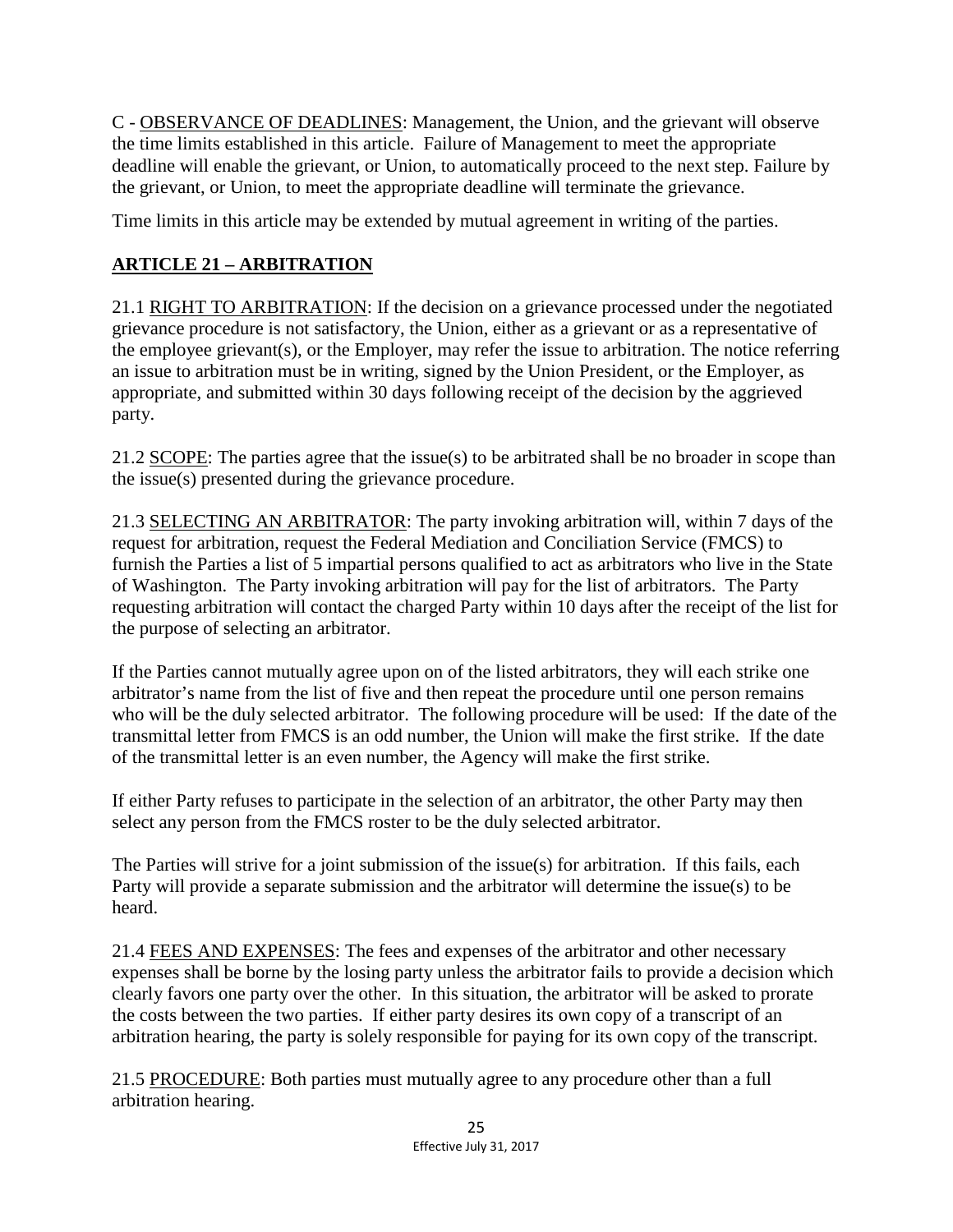The arbitration hearing shall be held at the facility normally during the regular day shift hours of the basic workweek. Management and the Union agree that only those parties necessary and relevant to the hearing will participate in the hearing, including witnesses. The arbitrator has the final authority to determine witnesses. Employees of the facility and otherwise in a duty status shall be excused from duty to participate in the arbitration proceedings without loss of pay or charge to annual leave.

The arbitrator will be requested to render his/her decision as quickly as possible, but in any event, not later than 30 days after the conclusion of the hearing unless the parties otherwise agree.

The arbitrator's award will be binding on both parties, except either party may file exceptions to an arbitrator's award with the Federal Labor Relations Authority (FLRA) under regulations prescribed by the Authority.

## **ARTICLE 22 – COMPETITIVE SOURCING**

22.1 GENERAL: The Employer agrees to comply with all provisions of OMB Circular A-76, and other applicable laws, rules, regulations, policies, procedures, and practices as amended.

In accordance with applicable confidentiality and employee participation restrictions contained in OMB Circular A-76, the Union will be given the opportunity to appoint a representative on all committees and at all meetings involved in the conduct of any portion of the OMB Circular A-76 process.

Upon request, the local Union official will be provided with available information including but not limited to copies of:

- a) Solicitations;
- b) Contract specifications;
- c) List of bidders (name only, post award);
- d) The most highly qualified technically acceptable proposal and amount, post award.

#### **ARTICLE 23 – REDUCTION-IN-FORCE**

Office of Personnel Management (OPM), Department and Agency regulations covering Reduction-In-Force (RIF) procedures for employees in the bargaining unit, will be utilized by Employer and the Union in carrying out their labor-management responsibilities throughout the RIF process.

Prior to the implementation of any decision concerning a RIF, the Employer will notify the Union of the impending RIF action, providing time for the Union to review the Employer's proposal, and time to make a written response.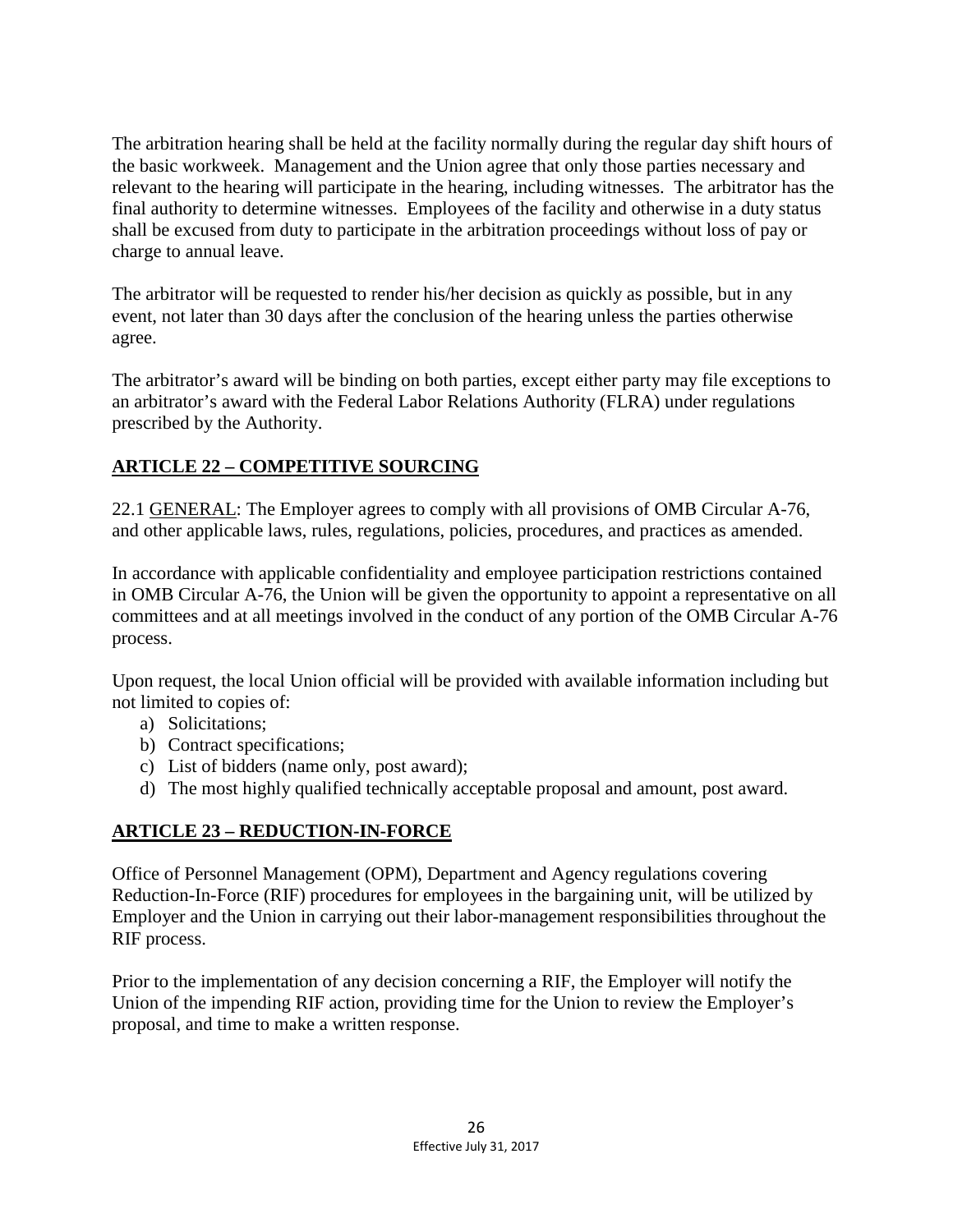23.1 PURPOSE: This article is intended to establish and describe procedures the employer will take in the event of a reduction-in-force, reorganization, or a transfer of function, as defined in this document. It is also intended to protect the interests of employees while allowing the employer to exercise its rights and duties in carrying out the mission of the Agency.

#### 23.2 RIF PROCESS:

- a. During the RIF process, the Employer will review all of the following for the purpose of minimizing downgrades and loss of employment.
	- 1) Retirement of any employee.
	- 2) Resignation, transfers, or other loss of employees.
	- 3) Declination of job offers by employees.
	- 4) Any other event which creates a vacant position at or below the current grade of an adversely affected employee for which he/she may qualify.
- b. When a vacancy exists for which an employee, subject to displacement, could be assigned, but for which he/she does not meet specialized requirements, the Agency may waive all OPM requirements except positive education, (known as In-Service Placement), in accordance with applicable Agency instructions.
- c. Adversely-affected employees may be offered vacant positions outside their competitive area after placement consideration within their own competitive area has been completed.
- d. Career and career-conditional employees who are demoted because of RIF action, will be granted priority consideration for repromotion when vacancies occur in competitive service positions at their former grade-level and for which they are qualified. The right to priority consideration terminates after the employee has received one offer of a position in their competitive area.
- e. The Employer will exhaust all possibilities of filling vacant positions from within the State.
- f. All reduction-in-force actions will be carried out in strict compliance with laws and regulations, and relevant programs such as Career Transition Assistance Program (CTAP) and Interagency Career Transition Assistance Program (ICTAP).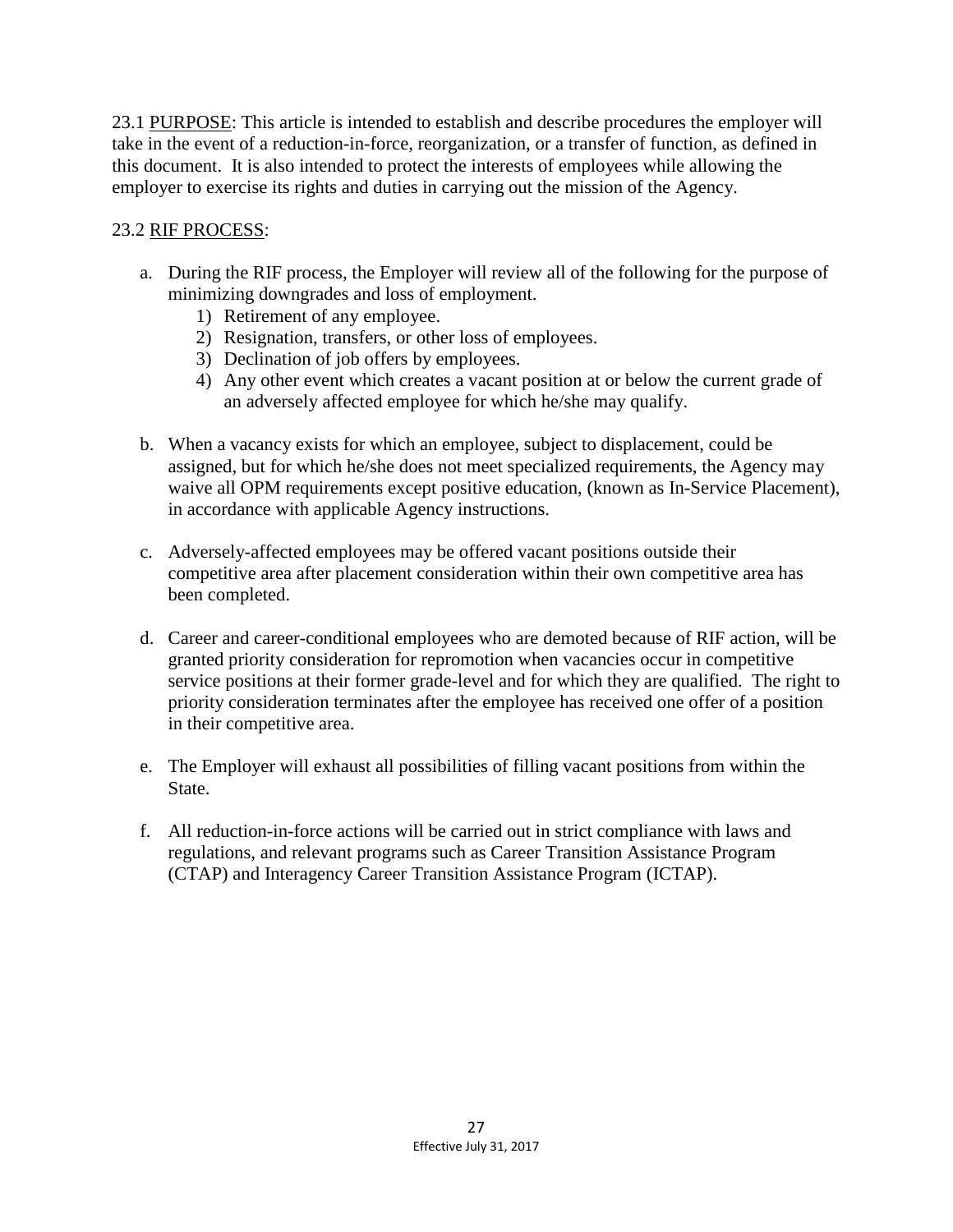# **MEMORANDUM OF UNDERSTANDING BETWEEN RURAL DEVELOPMENT WASHINGTON STATE AND NATIONAL FEDERATION OF FEDERAL EMPLOYEES LOCAL 758**

The parties of this memorandum, the National Federation of Federal Employees Local 758, hereinafter referred to as NFFE, and Rural Development Washington State, hereinafter referred to as Agency, enter into this agreement for the purpose of establishing a mutually beneficial dues withholding agreement for dues to be withheld for Union members and remitted to the National Office of the National Federation of Federal Employees.

1. This Memorandum of Understanding is governed by 5 USC 7115, by regulations issued by the Office of Personnel Management (5 CFR 550.301, 550.311, 550.312, 550.321 and 550.322), and will be modified as necessary by any future amendments to said rules, regulations and law.

2. Any employee of the Agency who is included in a NFFE bargaining unit may make a voluntary allotment for the payment of the dues to NFFE. This memorandum of understanding shall be made part of every current and future NFFE Local 758 agreement and shall be the only authorized method for obtaining dues withholding.

3. The employee shall obtain SF-1187, "Request for Payroll Deductions for Labor Organization Dues", and shall file the completed SF-1187 with the designated NFFE representative. The employee shall be instructed by NFFE to complete the top portion and Part B of the form. No number shall appear in block 2 of the form. The NFFE Local 758 President or other authorized official of NFFE will certify on each SF-1187 that the employee is a member in good standing of NFFE; insert the amount to be withheld, and the Local number; and submit the completed SF-1187 to the Servicing Human Resources Office of the Agency. The Servicing Human Resources Manager/Specialist shall certify the employee's eligibility for dues withholding, insert the NFFE code (01) and, within seven (7) days after receipt, process the payroll transaction in EmpowHR (or current system) with an effective date as the beginning of the first full pay period after receipt.

4. The Servicing HR Office will forward a copy of the SF-1187 to the NFFE National Treasurer at the current address.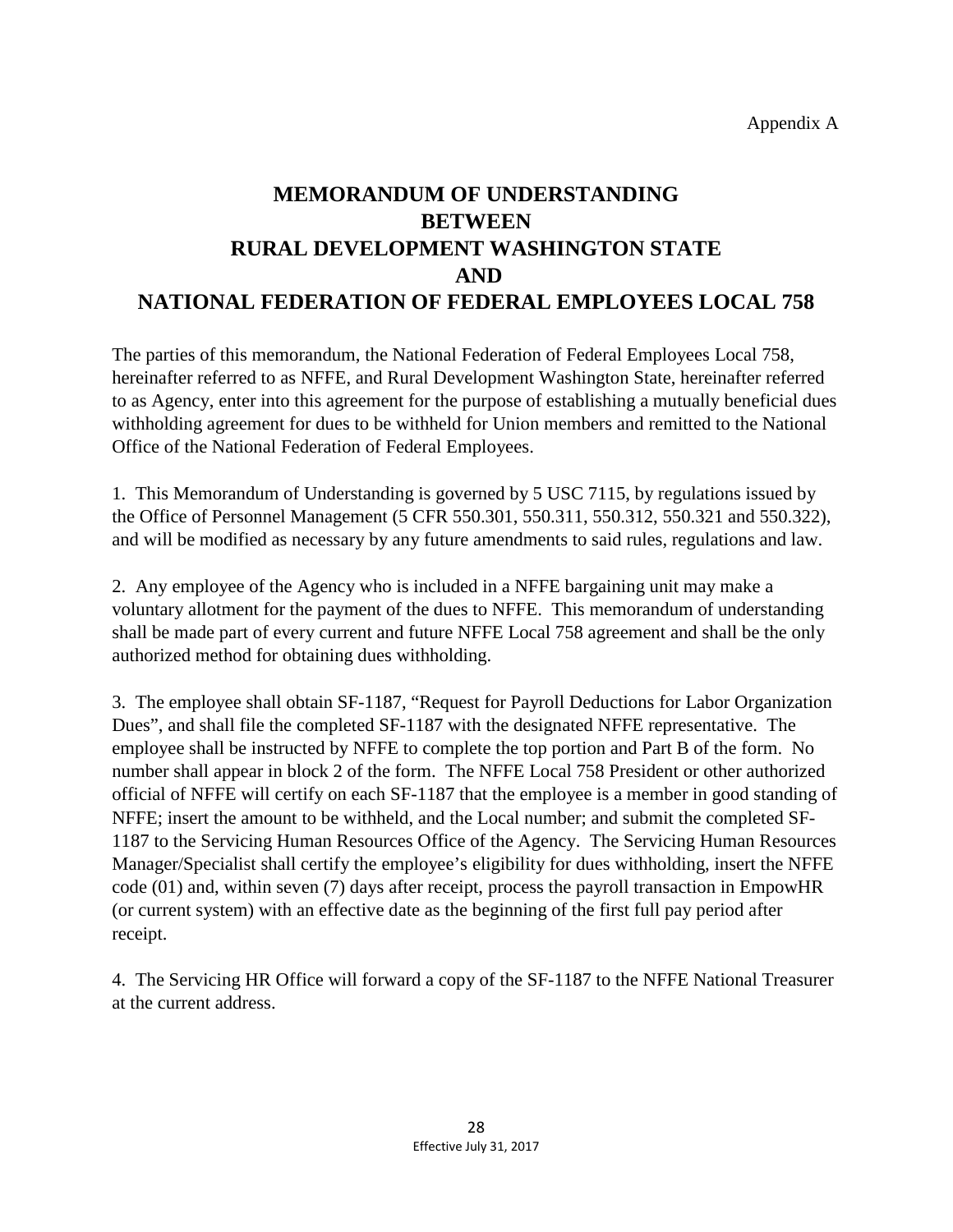5. Deductions will be made each pay period by the NFC and remittances will be made promptly each pay period to the National Office of the NFFE. The NFC shall forward to NFFE, a listing of dues withheld. The listing shall show the name of each member employee from whose pay dues was withheld, the amount withheld, the code of the employing agency, and the number of the Local to which each employee belongs. Each list will also include the name of each employee member for that Local who previously made an allotment for whom no deduction was made that pay period, whether due to leave without pay or other cause. Such employees shall be designated with an appropriate explanatory term.

6. The amount of due**s** certified on the SF-1187 by the authorized Union official (see Section 4) shall be the amount of regular dues, exclusive of initiation fees, assessment, back dues, fines, and similar charges and fees. One standard amount for all employees or different amounts of dues for different employees may be specified. If there should be a change in the dues structure or amount, the authorized Union official shall notify the appropriate Servicing Human Resources Office. If the change is the same for all members of the Local, a blanket authorization may be used which includes only the Local number, and the new amount of dues to be withheld. If the change involves a varying dues structure, the notification must include the Local number, the name of each member, and the new amount of dues to be withheld for each member. The Servicing Human Resources Office shall add the NFFE code (01) and promptly process the payroll action in EmpowHR (or current system). The change shall be effected at the beginning of the first full pay period after the certification is received by the Servicing Human Resources Office. Only one such change may be made in any six month period for a given Local.

7. An employee may voluntarily revoke an allotment for the payment of dues by completing SF-1188, "Cancellation of Payroll Deductions for Labor Organization Dues", or by memorandum in duplicate and submitting it to the appropriate Servicing HR Office. The Servicing Human Resources Office shall process the payroll action in EmpowHR (or current system). Servicing Human Resources Office shall forward to the NFFE National Office a copy of each revocation received as appropriate notification of the revocation.

a. First Year Members: An SF-1188 may be filed by an employee with the Servicing Human Resources Office during the thirty (30) days period beginning forty-five (45) days prior to the anniversary date of his/her first dues withholding and ending fifteen (15) days prior to the anniversary date. Alternatively, a written request for revocation of an allotment, which is otherwise in order and signed by the employee, will also be accepted and acted upon by the Servicing Human Resources Office. It is the employee's responsibility to ensure timely filing of the revocation forms. NFC shall discontinue withholding the dues from the employee's pay effective on the employee's anniversary date.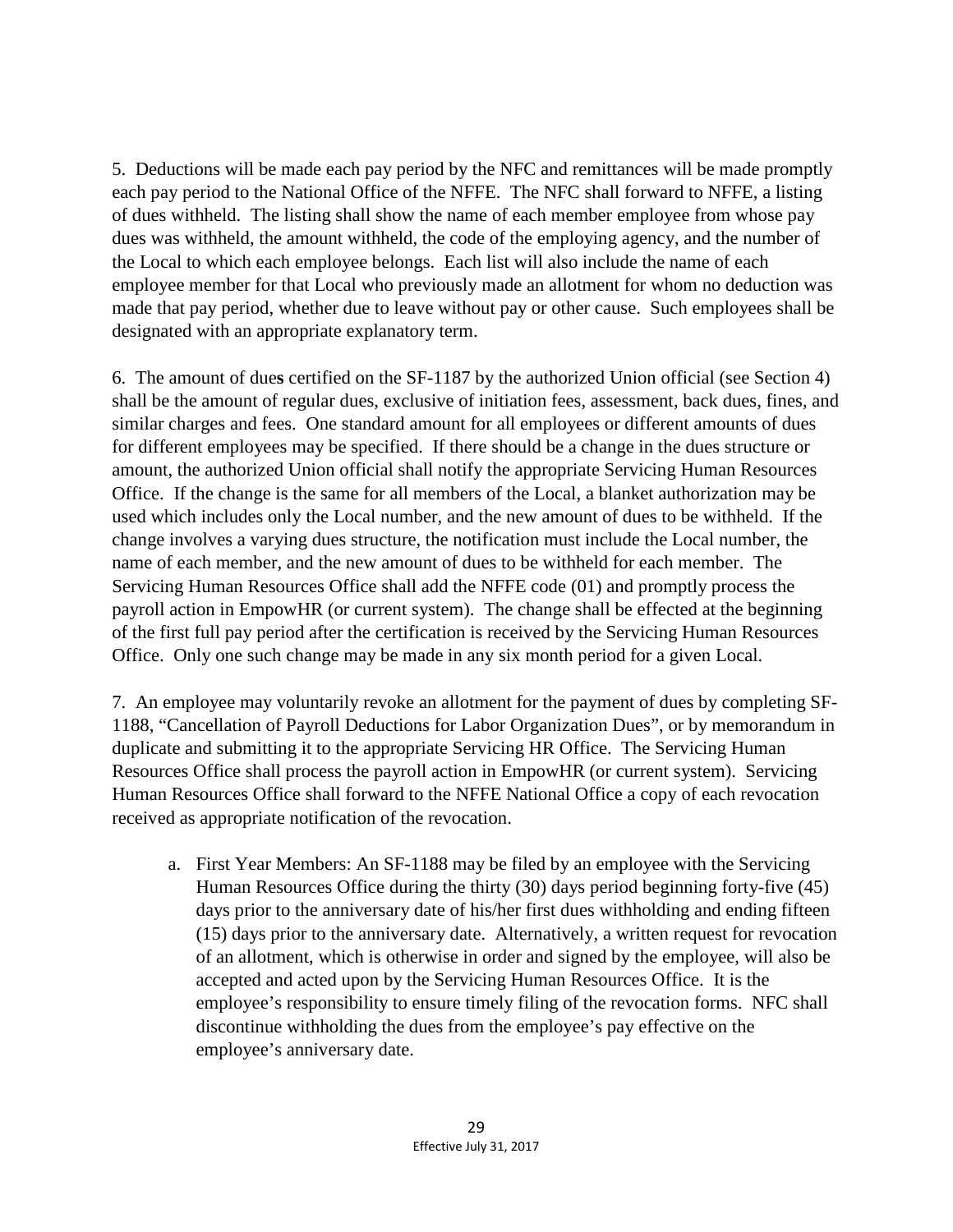- b. All Other Members: An employee who has been on payroll deduction of union dues for more than a year may voluntarily revoke an allotment for the payment of dues by completing SF-1188, or by submitting a written request to the servicing Human Resources Office for revocation of an allotment, which is otherwise in order and signed by the employee. The Servicing Human Resources Office shall process the revocation, with the change to become effective at the beginning of the first full pay period after September 1 of each year provided that the revocation was received by the servicing Human Resources Office on or before August 1 of that same year. It is the employee's responsibility to ensure timely filing of the revocation forms.
- 8. The Agency will terminate an allotment:
	- (a) at the beginning of the first full pay period following receipt of notice that the exclusive recognition has been withdrawn;
	- (b) at the end of the pay period during which an employee member is separated or assigned to a position not included in the NFFE Local 758 bargaining unit;
	- (c) at the end of the pay period during which the Servicing Human Resources Office receives a notice from the NFFE Local 758 or authorized official of NFFE that an employee has ceased to be a member in good standing;
	- (d) in accordance with Section 8 of this MOU.

9. The Servicing Human Resources Office and the employee members have a mutual responsibility to assure timely revocation of an employee's allotment for dues when the employee is promoted or assigned to a position not included in a bargaining unit represented by NFFE Local 758.

10. The parties to this agreement recognize that problems may occur in the administration of this agreement and the dues withholding program. The parties agree to exchange names, addresses and telephone number of responsible officials and/or technicians of NFFE and Agency to facilitate resolution of problems. These individuals shall cooperate fully in an effort to resolve any issue relating to dues withholding under the terms of this Memorandum of Understanding.

11. This Memorandum of Understanding shall remain in effect for as long as NFFE Local 758 holds exclusive recognition in Rural Development Washington State, except that either party may propose amendments annually, before the anniversary date of the signing of this agreement.

12. This MOU becomes effective on the Agency Head Review approval date or on the date on which the thirty (30) day time limit for Agency Head Review expires, whichever is earlier.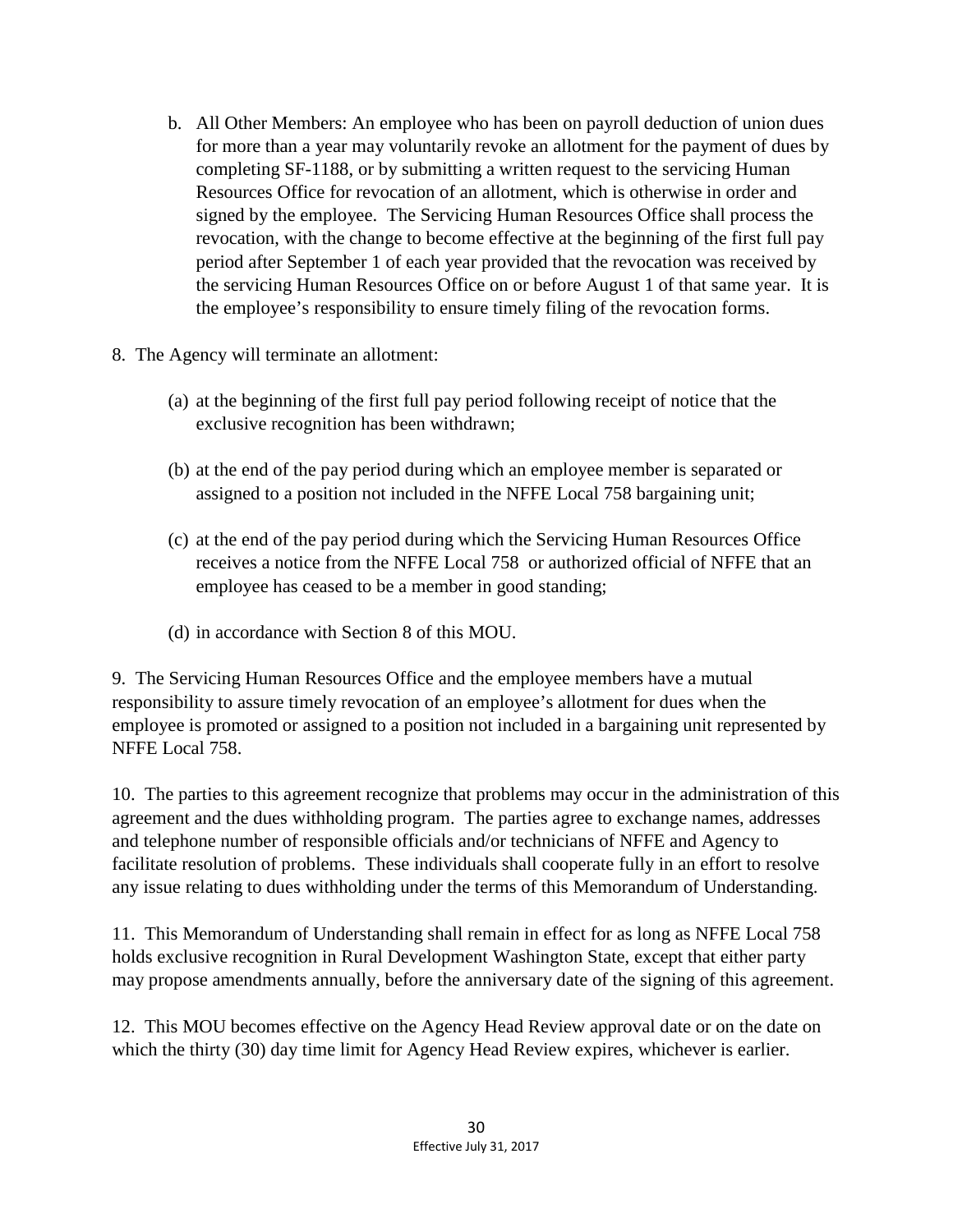The signatures below constitutes agreement with this Dues Withholding MOU.

 $\lambda_{\text{max}}$ Paul  $n$ m

Paul Johnson President NFFE Local 758

 $7/12$  $\frac{1}{7}$  $\frac{1}{\text{Date}}$ 

Tuana L. Jones  $\ell$ 

Assistant State Director / Washington State **USDA Rural Development** 

 $\overline{Date}$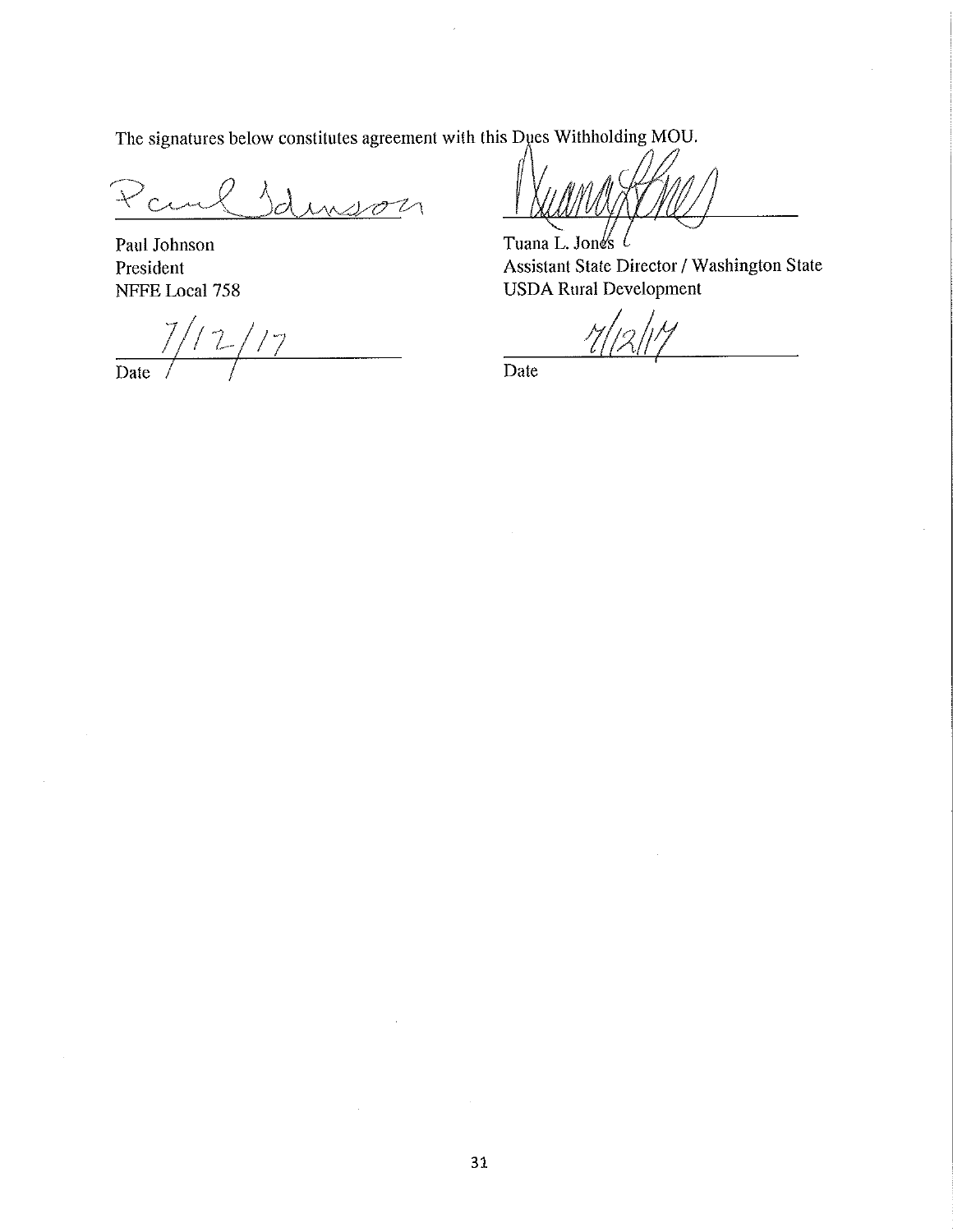Appendix B

### **THE FEDERAL SERVICE LABOR-MANAGEMENT RELATIONS STATUTE**

5 U.S.C. Chapter 71

[http://uscode.house.gov/view.xhtml?path=/prelim@title5/part3/subpartF/chapter71&edition=prel](http://uscode.house.gov/view.xhtml?path=/prelim@title5/part3/subpartF/chapter71&edition=prelim) [im](http://uscode.house.gov/view.xhtml?path=/prelim@title5/part3/subpartF/chapter71&edition=prelim)